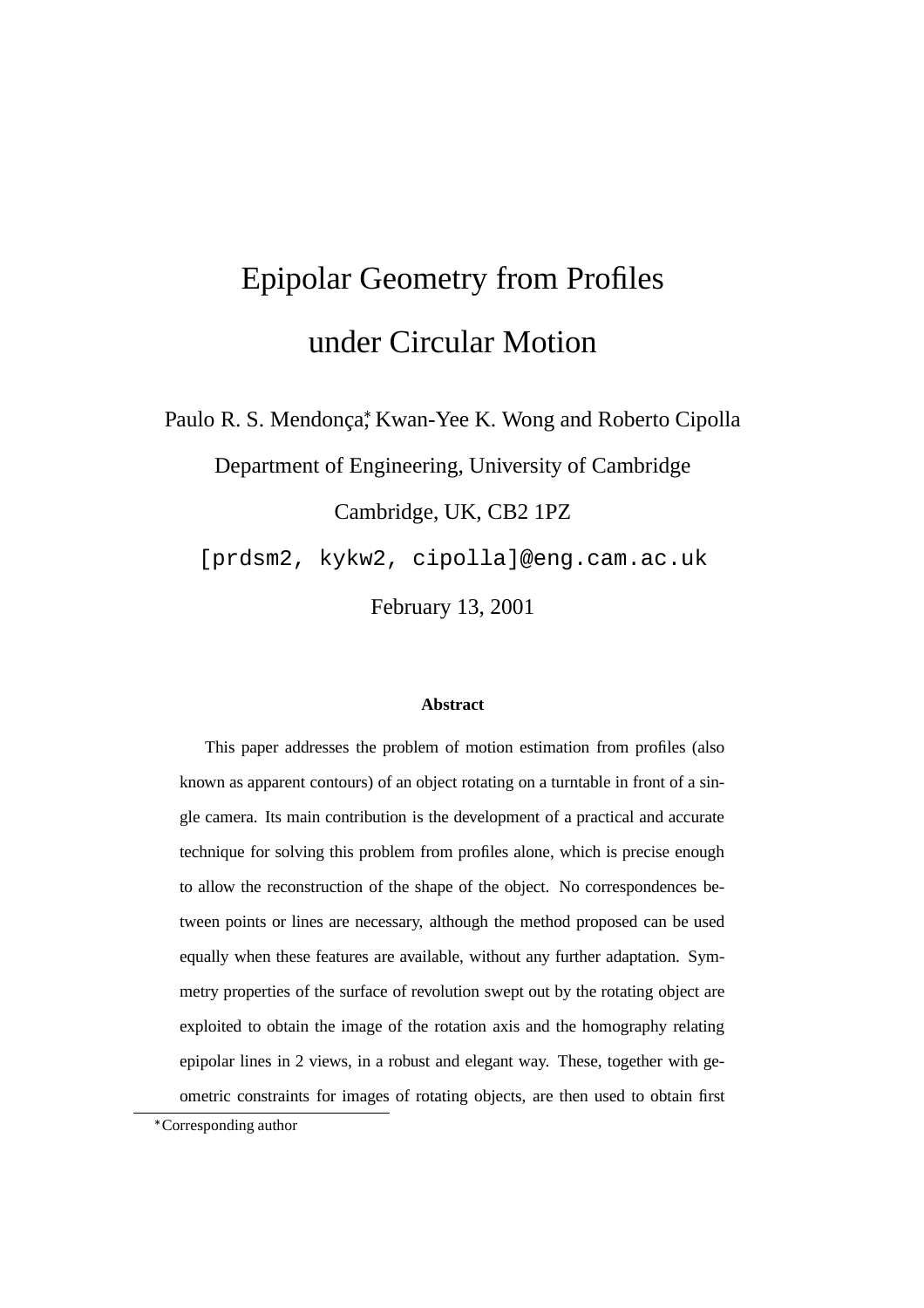the image of the horizon, which is the projection of the plane that contains the camera centers, and then the epipoles, thus fully determining the epipolar geometry of the image sequence. The estimation of the epipolar geometry by this sequential approach (image of rotation axis — homography — image of the horizon — epipoles) avoids many of the problems usually found in other algorithms for motion recovery from profiles. In particular, the search for the epipoles, by far the most critical step, is carried out as a simple one-dimensional optimization problem. The initialization of the parameters is trivial and completely automatic for all stages of the algorithm. After the estimation of the epipolar geometry, the Euclidean motion is recovered using the fixed intrinsic parameters of the camera, obtained either from a calibration grid or from self-calibration techniques. Finally, the spinning object is reconstructed from its profiles, using the motion estimated in the previous stage. Results from real data are presented, demonstrating the efficiency and usefulness of the proposed methods.

**Keywords:** structure and motion, epipolar geometry, profiles, apparent contours, circular motion.

## **1 Introduction**

Methods for motion estimation and 3D reconstruction from point or line correspondences in a sequence of images have achieved a high level of sophistication, with impressive results [35, 21, 14]. Nevertheless, if corresponding points are not available the current techniques cannot be applied. That is exactly the case when the scene being viewed is composed by non-textured smooth surfaces, and in this situation the dominant feature in the image is the *profile* or *apparent contour* of the surface [22]. Besides, even when point correspondences can be established, the profile still offers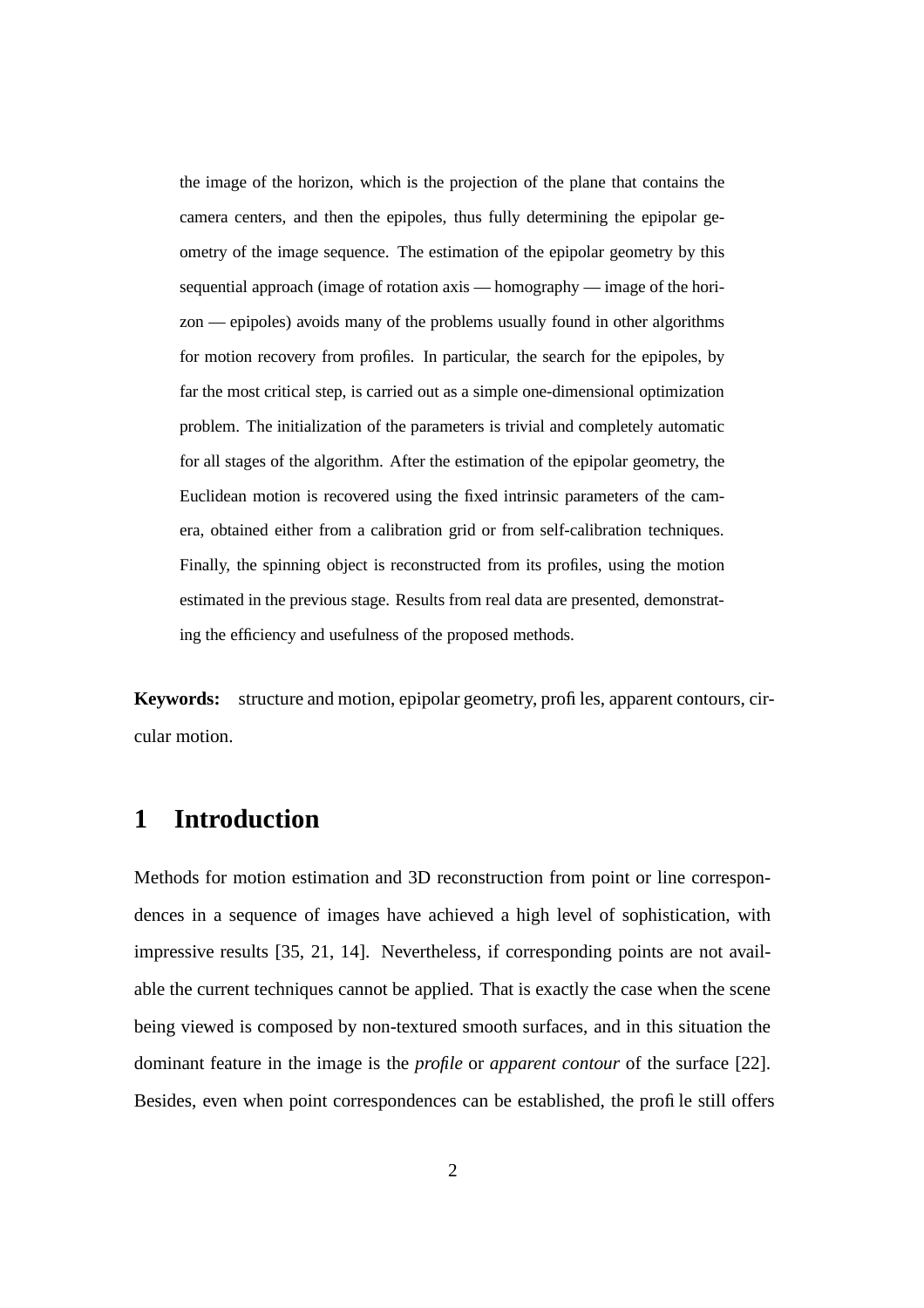important clues for determining both motion and shape, and therefore it should be used whenever available.

The first attempts to estimate motion from profiles date back to Rieger, in 1986 [30], who introduced the concept of a *frontier point*, interpreted as "centers of spin" [*sic*] of the image motion. The paper dealt with the case of fronto-parallel orthographic projection. This idea was further developed by Porrill and Pollard [29], who recognized the frontier point as a fixed point on the surface, corresponding to the intersection of two consecutive *contour generators* [7]. The connection between the epipolar geometry and the frontier points was established in [17], and an algorithm for motion estimation from profiles under perspective projection was introduced in [6]. Related works also include [2], where a technique based on registering the images using a planar curve was first developed. This method was implemented in [11], which also showed results of reconstruction from the estimated motion. The work in [19] presents a method where the affine approximation is used to bootstrap the full projective case.

This work presents a method for estimating the motion of an object rotating around a fixed axis from information provided by its profiles alone. It makes use of symmetry properties [41, 12, 15] of the surface of revolution swept out by the rotating object to overcome the main difficulties and drawbacks present in other methods which have attempted to estimate motion from profiles, namely: (1) the need for a very good initialization for the epipolar geometry and an unrealistic demand for a large number of *epipolartangencies* [6, 2, 1] (here as few as two epipolar tangencies are needed); (2) restriction to linear motion [31] (whereas circular motion is a more practical situation); or (3) the use of an affine approximation [39] (which may be used only for shallow scenes).

An interesting comparison can be made between the work presented here and [14]. Both papers tackle the same problem, but while in [14] hundreds of points were tracked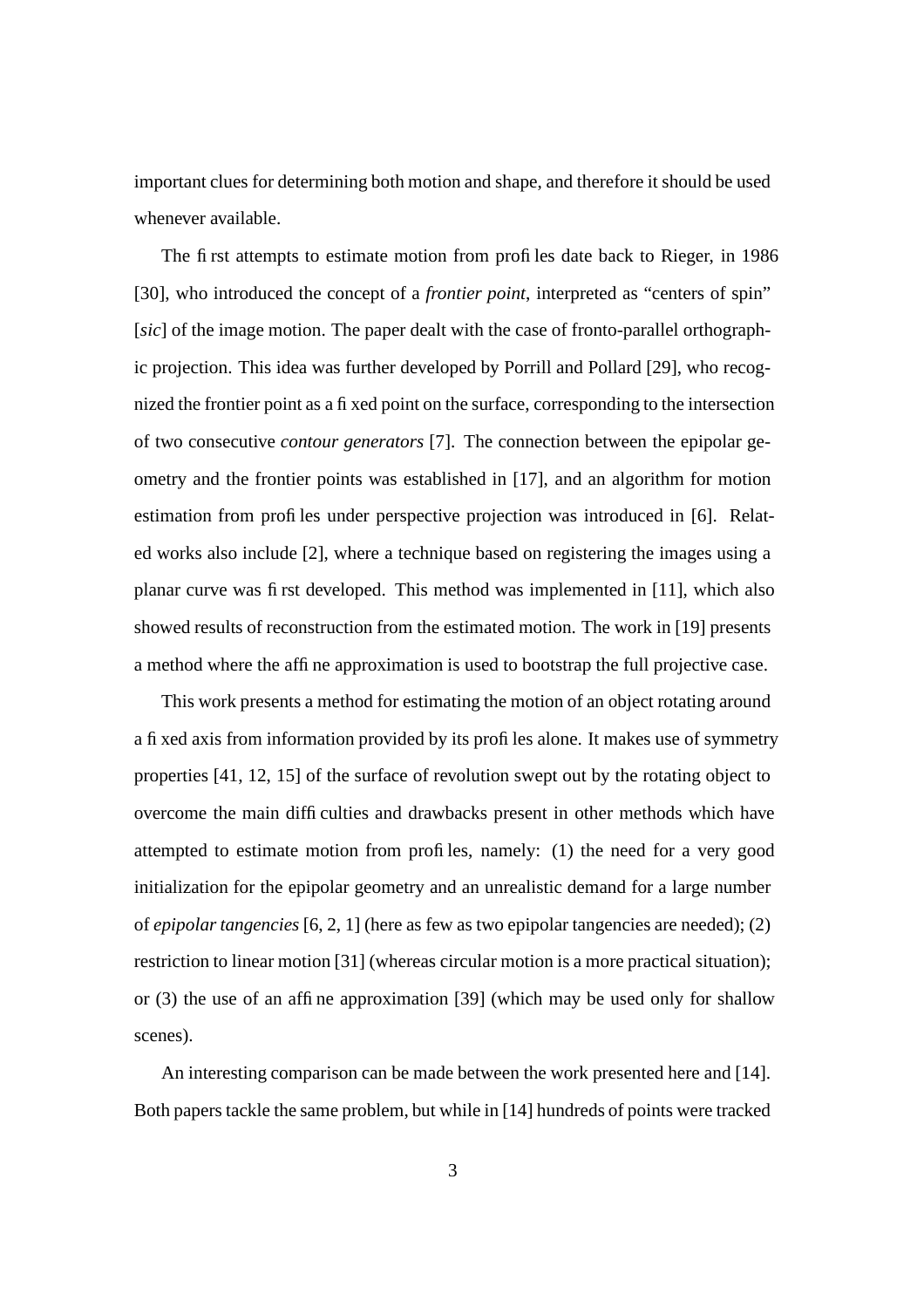and matched for each pair of adjacent images, it will be shown here that a solution can be obtained even when only two epipolar tangencies are available, with at least comparable results.

#### **1.1 Outline of the Paper**

This paper begins by describing a method to obtain the image of the rotation axis and the coordinates of a special vanishing point, used in the parameterization of the fundamental matrix under circular motion, from symmetry properties of the profile of the surface of revolution swept out by an object placed on a turntable. These provide the homography component of the fundamental matrix in a *plane plus parallax* [9, 36] representation. The epipolar constraint is then used to estimate the epipoles for each pair of images in the sequence. These epipoles should be collinear, and the line containing them corresponds to the horizon. Due to noise, this alignment will not be verified, and a line is robustly fitted to the cloud of epipoles to provide an estimate for the horizon. Once this estimate is available, the epipolar constraint is again employed to recompute the epipoles with a minimal parameterization specialized to circular motion [38]. The epipoles are now constrained to lie on the horizon, providing an accurate estimate for the epipolar geometry of each pair of images in the sequence. Intrinsic parameters, either computed from a self-calibration algorithm or precomputed by any standard calibration technique, can then be used together with the fundamental matrices to determine the camera motion.

Section 2 reviews the symmetry properties exhibited by the image of a surface of revolution. Section 3 establishes the relationship between this transformation and the epipolar geometry, and also presents two useful parameterizations of the fundamental matrix. These parameterizations allow the estimation of the epipoles to be carried out as independent one-dimensional searches, avoiding local minima and greatly reducing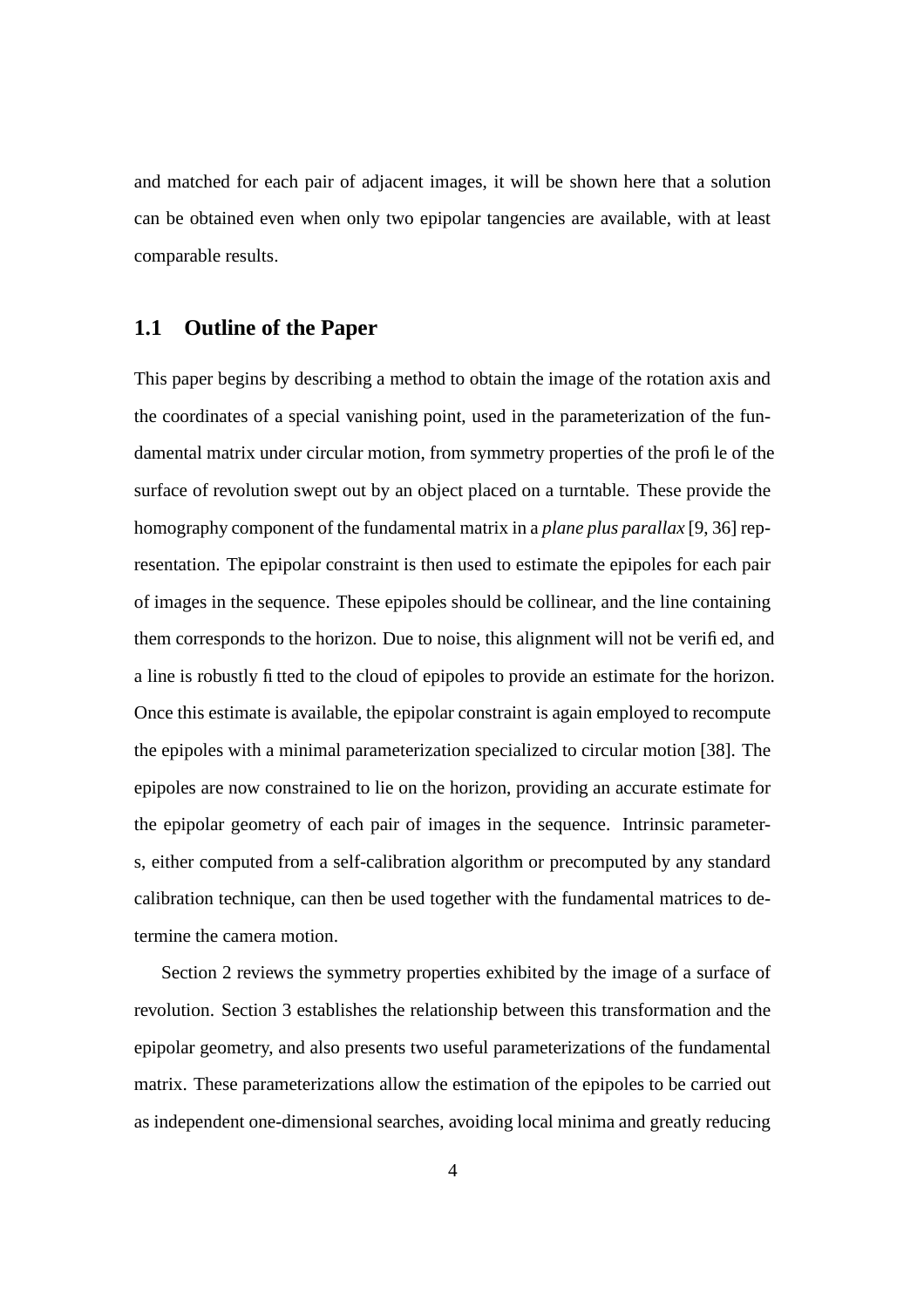the computational complexity of the estimation. Section 4 presents the algorithm for motion recovery, and the implementation of the algorithm for real data is shown in Section 5, which also makes comparisons with previous works. Experimental results using the estimated motion for reconstruction are shown in Section 6.

## **2 Symmetry in the Image of a Surface of Revolution**

An object rotating about a fixed axis sweeps out a surface of revolution [15]. Symmetry properties of the image of this surface of revolution can be exploited to estimate the parameters of the motion of the object in a simple and elegant way, as will be shown next. In the definitions that follow, points and lines will be referred to by their representation as vectors in homogeneous coordinates.

A 2D homography that keeps the pencil of lines through a point  $\bf{v}$  and the set of points on a line 1 fixed is called a *perspective collineation* with center **v** and axis . A *homology* is a perspective collineation whose center and axis are not incident (otherwise the perspective collineation is called an *elation*). Let a be a point mapped by a homology onto a point  $a'$ . It is easy to show that the center of the homology,  $u$ , and the points a and  $a'$  are collinear. Let  $q_a$  be the line passing through these points, and  ${\bf v}_a$  be the intersection of  ${\bf q}_a$  and the axis l. If  ${\bf a}$  and  ${\bf a}'$  are harmonic conjugates with respect to  $\bf{v}$  and  $\bf{v}_a$ , i.e., their cross-ratio is one, the homology is said to be a *harmonic homology* (see details in [32, 10] and also Fig.  $1(a)$ ). The matrix **W** representing a harmonic homology with center  $\bf{v}$  and axis  $\bf{l}$  in homogeneous coordinates is given by

$$
\mathbf{W} = \mathbb{I} - 2\frac{\mathbf{v}\mathbf{l}^{\mathrm{T}}}{\mathbf{v}^{\mathrm{T}}\mathbf{l}}.\tag{1}
$$

Henceforth a matrix representing a projective transformation in homogeneous coordi-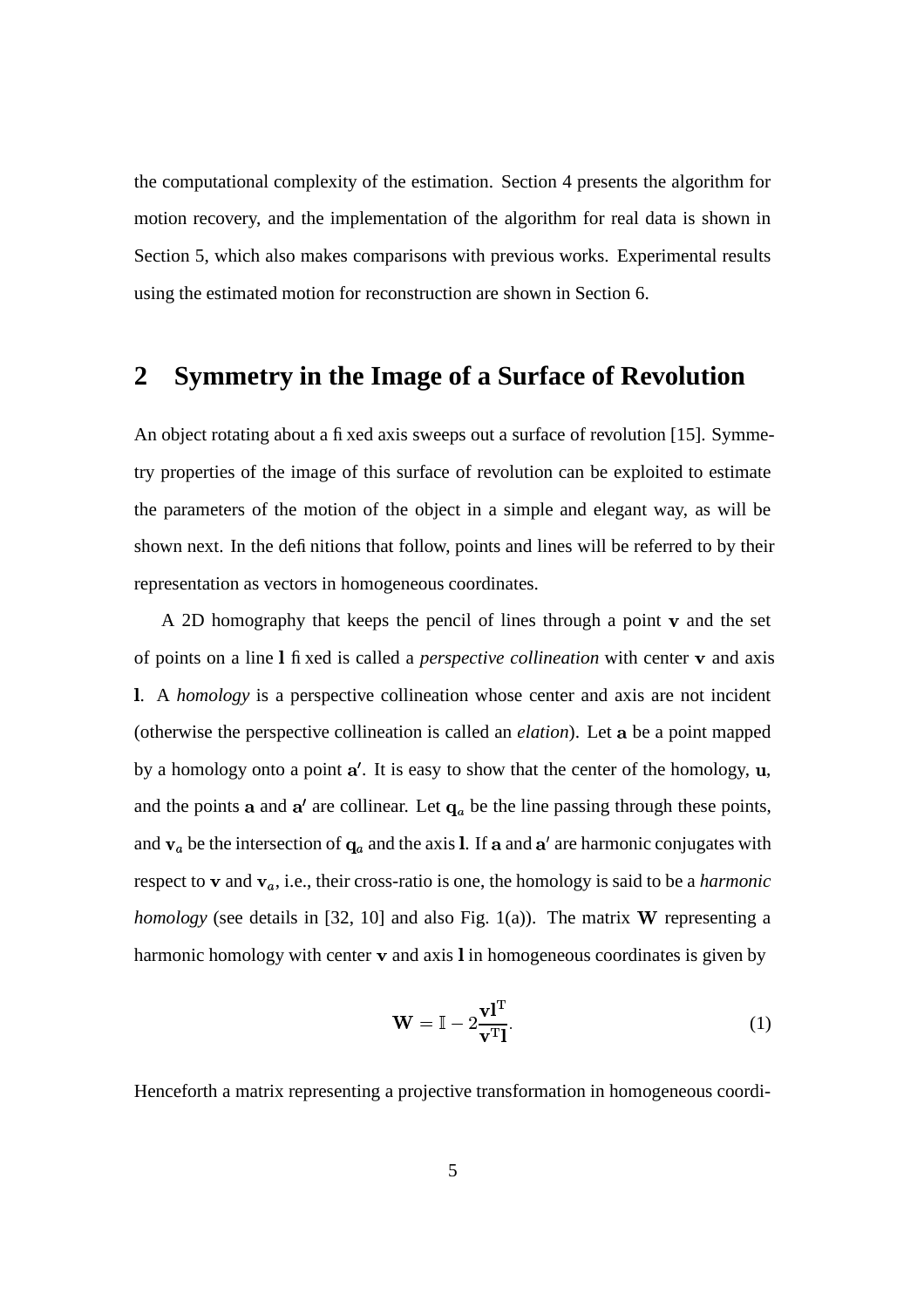nates will be used in reference to the transformation itself whenever an ambiguity does not arise.

The profile of a surface of revolution exhibits a special symmetry property, which can be described by a harmonic homology [24]. The next theorem gives a formal definition for this property:

**Theorem 1** *The profile of a surface of revolution viewed by apinhole camera is invariant to the harmonic homology with axis given by the image of the rotation axis of the surface of revolution and center given by the image of the point at infinity in a direction orthogonal to a plane that contains the rotation axis and the camera center.*

The following lemma will be used in the proof of Theorem 1.

**Lemma 1** Let  $\mathbf{T}: \Gamma' \mapsto \Gamma'$  be a harmonic homology with axis I' and center  $\mathbf{v}'$  on the plane  $\Gamma'$ , and let  $\mathbf{H}:\Gamma'\mapsto\Gamma$  be a bijective 2D homography between the planes  $\Gamma'$  and  $\Gamma$ . Then, the transformation  $\mathbf{W} = \mathbf{HTH}^{-1} : \Gamma \mapsto \Gamma$  is a harmonic homology with  $axis$   $\mathbf{l} = \mathbf{H}^{-T}\mathbf{l}'$  and center  $\mathbf{v} = \mathbf{H}\mathbf{v}'$ .

**Proof:** Since **H** is bijective,  $H^{-1}$  exists. Then

$$
\mathbf{W} = \mathbf{H} \left( \mathbb{I} - 2 \frac{\mathbf{v}' \mathbf{I}^{\prime \mathrm{T}}}{\mathbf{v}'^{\mathrm{T}} \mathbf{I}'} \right) \mathbf{H}^{-1}
$$

$$
= \mathbb{I} - 2 \frac{\mathbf{v} \mathbf{I}^{\mathrm{T}}}{\mathbf{v}^{\mathrm{T}} \mathbf{I}}, \tag{2}
$$

since  $\mathbf{v}^{\mathrm{T}}\mathbf{l} = \mathbf{v}'^{\mathrm{T}}\mathbf{l}'.$ . The contract of the contract of the contract of  $\Box$  . The contract of the contract of the contract of the contract of the contract of the contract of the contract of the contract of the contract of the contract of the

The following corollary is a trivial consequence of Lemma 1:

**Corollary** 1 *Let* **T**, **H**, **W**,  $\Gamma'$  and  $\Gamma$  *be defined as in Lemma 1. The transformation* **H** *is* an isomorphism *between the structures*  $(T, \Gamma')$  and  $(W, \Gamma)$ , *i.e,*  $\forall \gamma \in \Gamma'$ ,  $HT\gamma =$  $\mathbf{WH}\gamma.$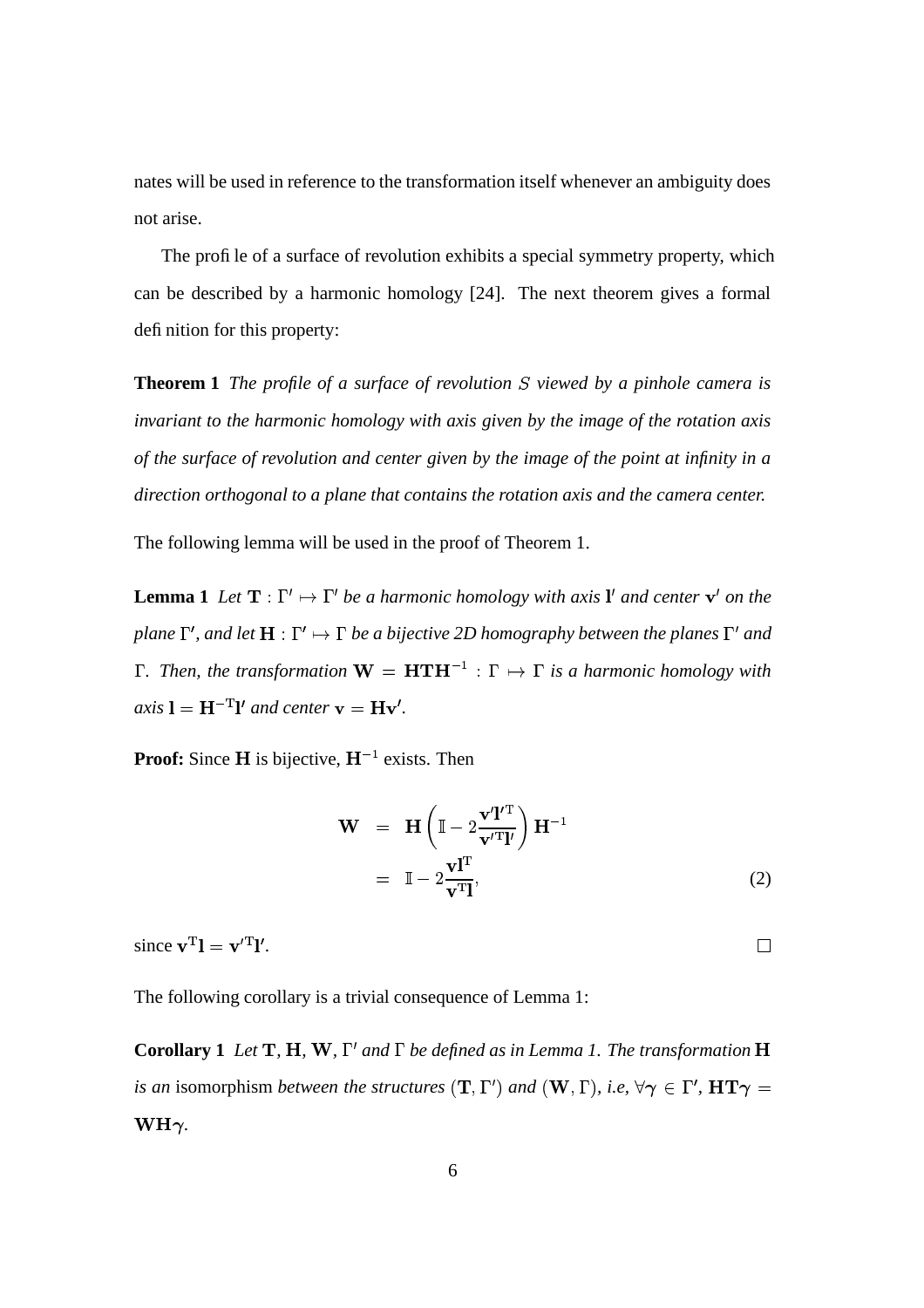An important consequence of Lemma 1 and Corollary 1 is that if a set of points  $\hat{s}$ , e.g., the profile of a surface of revolution, is invariant to a harmonic homology **T**, the set s obtained by transforming  $\hat{s}$  by a 2D projective transformation **H** is invariant to the harmonic homology  $\mathbf{W} = \mathbf{HTH}^{-1}$ .

Without loss of generality assume that the axis of rotation of the surface of revolution  $S$  is coincident with the  $y$ -axis of a right-handed orthogonal coordinate system. Considering a particular case of Theorem 1 in which the pinhole camera  $P$  [13] is given by  $\mathbf{P} = [\mathbb{I} | \mathbf{t}]$ , where  $\mathbf{t} = [0 \ 0 \ \alpha]^T$ , for any  $\alpha > 0$ , symmetry considerations show that the profile  $\hat{s}$  of  $S$  will be bilaterally symmetric with respect to the image of the y-axis [28, 26], which corresponds to the line  $q_s = [1 \ 0 \ 0]^T$  in (homogeneous) image coordinates.

**Proof** of Theorem 1 (particular case): Since  $\hat{s}$  is bilaterally symmetric about  $q_s$ , there is a transformation  $T$  that maps each point of  $\hat{s}$  onto its symmetric counterpart, given by

$$
\mathbf{T} = \begin{bmatrix} -1 & 0 & 0 \\ 0 & 1 & 0 \\ 0 & 0 & 1 \end{bmatrix}.
$$
 (3)

However, as any bilateral symmetry transformation,  $T$  is also a harmonic homology, with axis  $\mathbf{q}_s$  and center  $\mathbf{u}_x = [1 \ 0 \ 0]^T$ , since

$$
\mathbf{T} = \mathbb{I} - 2\frac{\mathbf{u}_x \mathbf{q}_s^{\mathrm{T}}}{\mathbf{u}_x^{\mathrm{T}} \mathbf{q}_s}.
$$
 (4)

The transformation **T** maps the set  $\hat{s}$  onto itself (although the points of  $\hat{s}$  are not mapped onto themselves by T, but onto their symmetric counterparts), and thus  $\hat{s}$ is invariant to the harmonic homology  $T$ . Since the camera center lies on the  $z$ -axis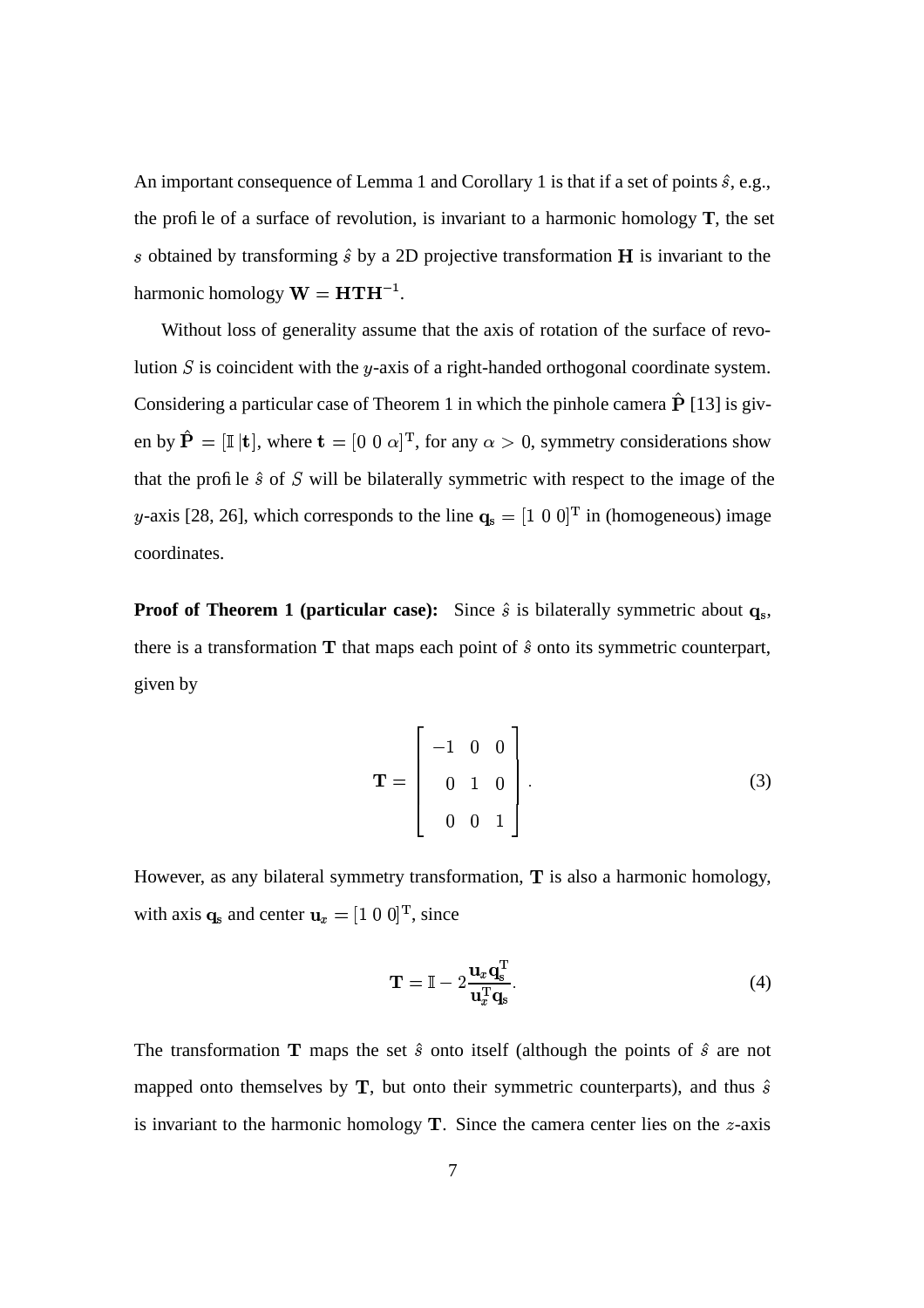of the coordinate system, the plane that contains the camera center and the axis of rotation is in fact the  $yz$ -plane, and the point at infinity orthogonal to this plane is  $\mathbf{U}_x = [1 \ 0 \ 0 \ 0]^{\mathrm{T}}$ , whose image is  $\mathbf{u}_x$ .

Let  $P$  be an arbitrary pinhole camera. The camera  $P$  can be obtained by rotating  $P$ about its optical center by a rotation  **and transforming the image coordinate system** of P by introducing the intrinsic parameters represented by the calibration matrix [13]. Let  $KR = H$ . Thus,  $P = H[I|t]$ , and the point  $U_x$  in space with image  $u_x$  in  $\dot{P}$ will project to a point  $v_x = Hu_x$  in P. Analogously, the line  $q_s$  in P will correspond to a line  $\mathbf{l}_s = \mathbf{H}^{-T} \mathbf{q}_s$  in P. It is now possible to derive the proof of Theorem 1 in the general case.

**Proof of Theorem 1 (general case):** Let s be the profile of the surface of revolution S obtained from the camera P. Thus, the counter-domain of the bijection  $H$  acting on the profile  $\hat{s}$  is s (or  $H\hat{s} = s$ ), and, using Lemma 1, the transformation  $W = HTH^{-1}$ is a harmonic homology with center  ${\bf v}_x = {\bf H}{\bf u}_x$  and axis  ${\bf l}_s = {\bf H}^{-T}{\bf q}_s$ . Moreover, from Corollary 1,  $WH\hat{s} = HT\hat{s}$ , or  $Ws = HT\hat{s}$ . From the particular case of the Theorem 1 it is known that the profile  $\hat{s}$  will be invariant to the harmonic homology **T**, so  $\mathbf{W}\mathbf{s} = \mathbf{H}\hat{\mathbf{s}} = \mathbf{s}$ . .

When the camera is pointing directly towards the axis of rotation, the transformation that maps s onto its symmetric counterpart will be reduced to a skewed symmetry [20, 27, 5], which corresponds to a particular case of the harmonic homology in which the pole is at infinity. It is given by

$$
\mathbf{S} = \frac{1}{\cos(\phi - \rho)} \begin{bmatrix} -\cos(\phi + \rho) & -\sin(\phi + \rho) + \sin(\phi - \rho) & 2d\cos\phi \\ -\sin(\phi + \rho) - \sin(\phi - \rho) & \cos(\phi + \rho) & 2d\sin\phi \\ 0 & 0 & \cos(\phi - \rho) \end{bmatrix}
$$
(5)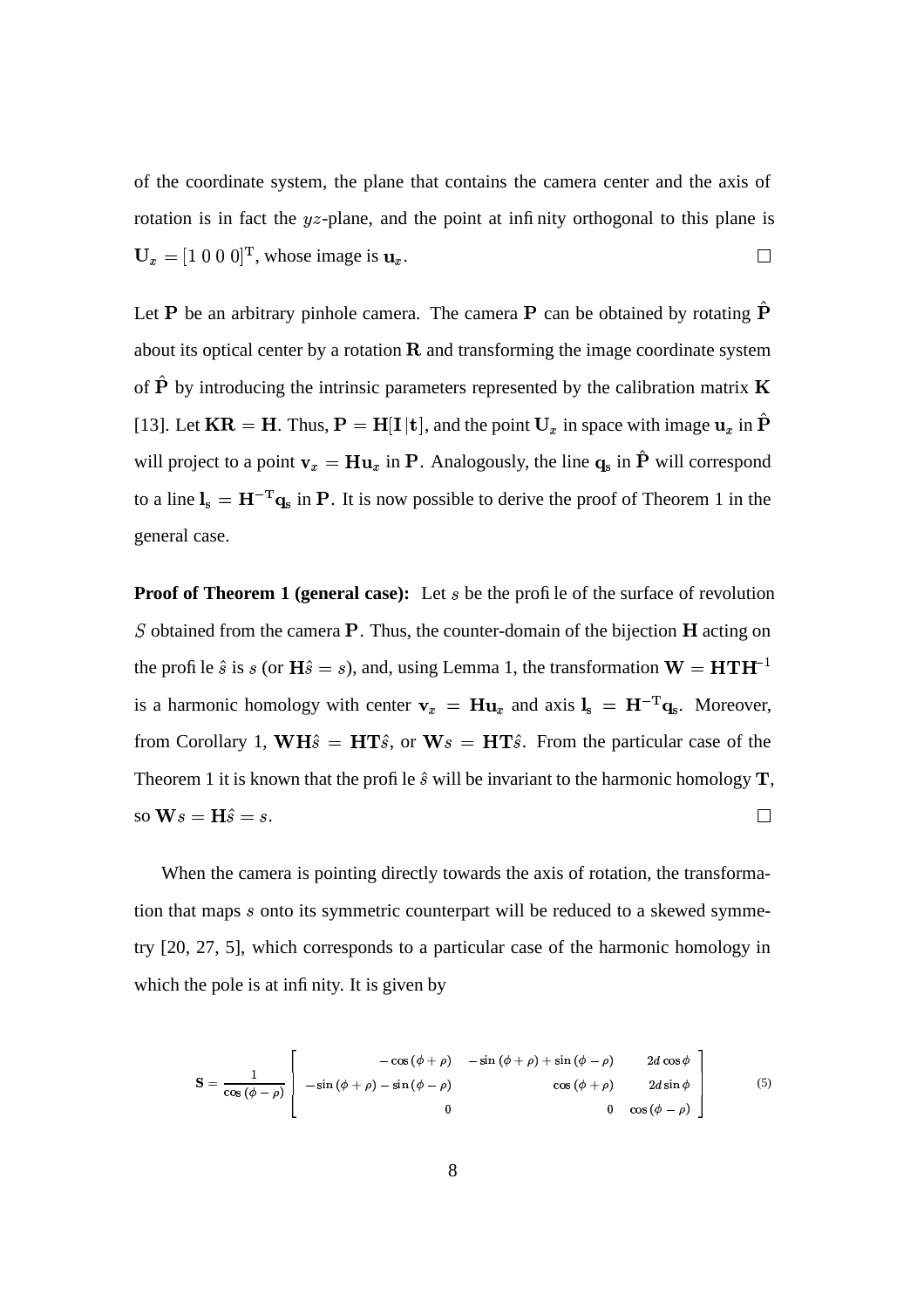

Figure 1: (a) Profile of a surface of revolution under general viewing conditions. The symmetry of the profile is represented by a harmonic homology defined by the image of the rotation axis and the pole. (b) When the camera is pointing towards the axis of rotation the transformation reduces to a skewed symmetry, which is a particular case of the harmonic homology with the pole at infinity. (c) If, additionally, the camera has zero skew and aspect ratio one, the transformation becomes a bilateral symmetry, in which the lines of symmetry are perpendicular to the image of the rotation axis.

where  $I_s = [\cos \rho \sin \rho - d]^T$  is the image of the rotation axis, with  $d = u_0 \cos \rho +$  $v_0$  sin  $\rho$ . The angle  $\phi$  gives the orientation of the *lines of symmetry*, which are the lines joining each point to its skew-symmetric counterpart (see Fig. 1(b)). The transformation **S** has 3 degrees of freedom (dof).

If the camera also has zero skew and aspect ratio 1, the transformation is further reduced to a bilateral symmetry, given by

$$
\mathbf{B} = \begin{bmatrix} -\cos 2\rho & -\sin 2\rho & 2d\cos \rho \\ -\sin 2\rho & \cos 2\rho & 2d\sin \rho \\ 0 & 0 & 1 \end{bmatrix} .
$$
 (6)

The transformation now has only 2 dof, since the lines of symmetry are orthogonal to l<sub>s</sub>. A graphical representation of the bilateral symmetry, skewed symmetry and harmonic homology is shown in Fig. 1.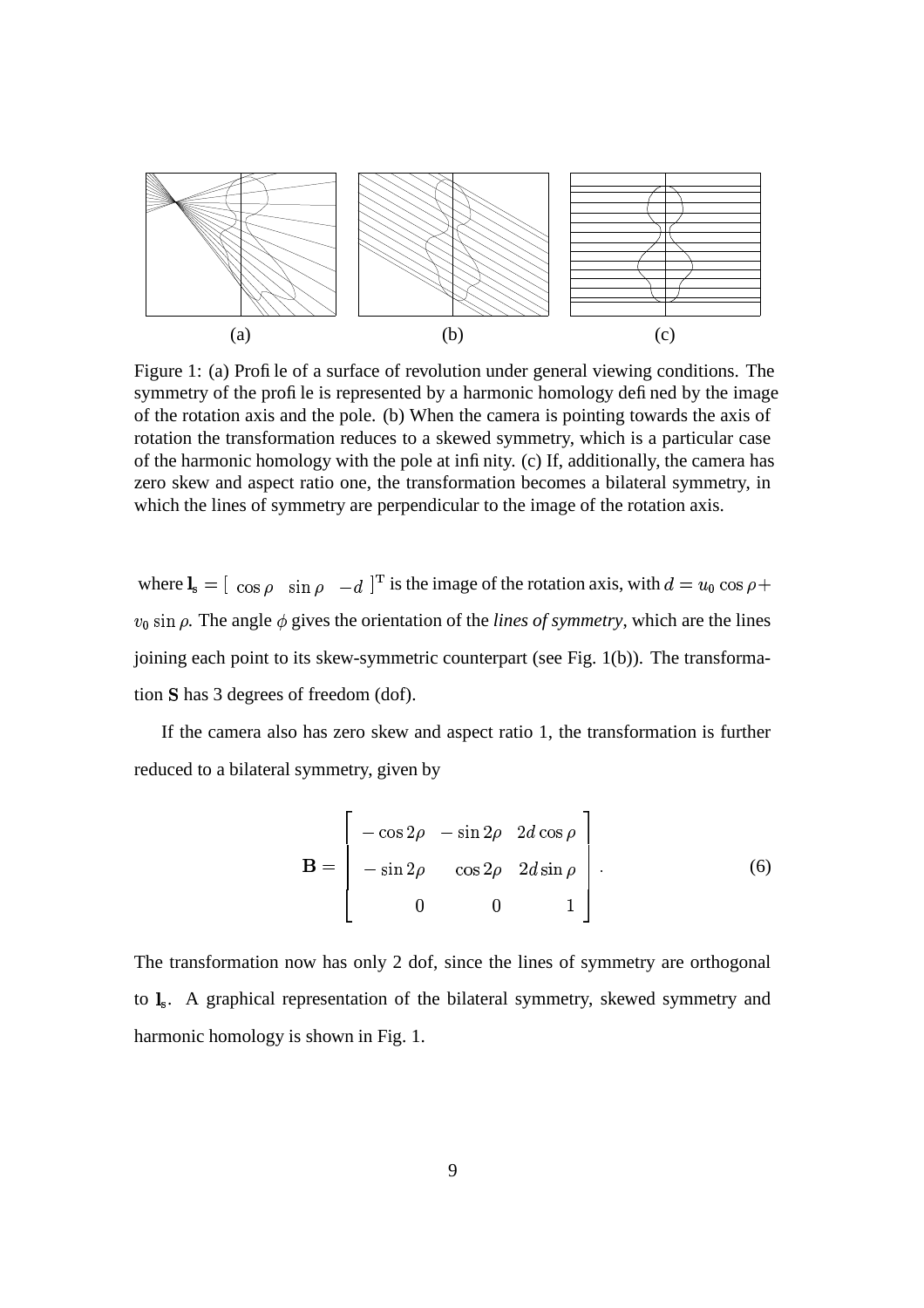## **3 Parameterizations of the Fundamental Matrix**

#### **3.1 Fundamental Matrix under Circular Motion**

The fundamental matrix corresponding to a pair of cameras related by a rotation around a fixed axis has a very special parameterization, as shown in [38, 14], which can be expressed explicitly in terms of fixed image features under circular motion (image of rotation axis, pole and horizon, jointly holding 5 dof) and the relative angle of rotation (1 dof). A simpler derivation of this result will be shown here. Moreover, a novel parameterization based on the harmonic homology will be introduced, providing a connection between the geometry of the complete sequence (harmonic homology) with the geometry of a single pair of images (fundamental matrix).

Consider the pair of camera matrices  $P_1$  and  $P_2$ , given by

$$
\hat{\mathbf{P}}_1 = [\mathbb{I}|\mathbf{t}]
$$
\n
$$
\hat{\mathbf{P}}_2 = [\mathbf{R}_y(\theta)|\mathbf{t}], \qquad (7)
$$

where

$$
\mathbf{t} = \begin{bmatrix} 0 & 0 & 1 \end{bmatrix}^{\mathrm{T}} \text{ and}
$$

$$
\mathbf{R}_y(\theta) = \begin{bmatrix} \cos \theta & 0 & \sin \theta \\ 0 & 1 & 0 \\ -\sin \theta & 0 & \cos \theta \end{bmatrix}, \tag{8}
$$

for  $\theta \neq 0$ . Let **F** be the fundamental matrix relating  $P_1$  and  $P_2$ . From (7) and (8), it is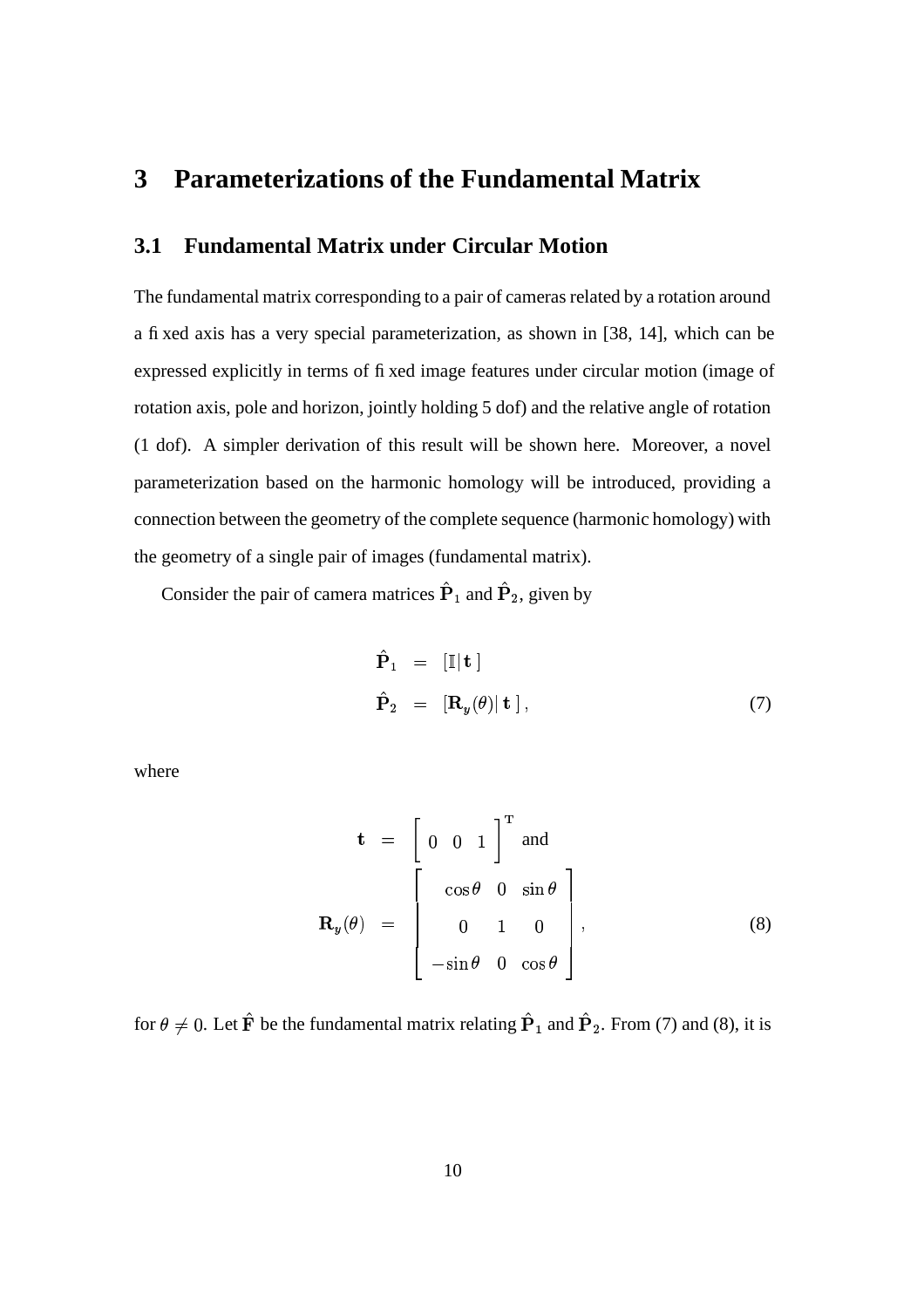easy to see that

$$
\hat{\mathbf{F}} = \begin{bmatrix}\n0 & \cos \theta - 1 & 0 \\
\cos \theta - 1 & 0 & \sin \theta \\
0 & -\sin \theta & 0\n\end{bmatrix}
$$
\n(9)\n
$$
= -\sin \theta \begin{bmatrix}\n1 \\
0 \\
0 \\
0\n\end{bmatrix} + (\cos \theta - 1) \begin{bmatrix}\n1 \\
0 \\
0 \\
0\n\end{bmatrix} \begin{bmatrix}\n1 \\
0 & 1 & 0\n\end{bmatrix} + \begin{bmatrix}\n0 \\
1 \\
0 \\
0\n\end{bmatrix} \begin{bmatrix}\n1 & 0 & 0\n\end{bmatrix} \begin{bmatrix}\n10 \\
0 \\
0\n\end{bmatrix}
$$

Let  $U_x$ ,  $U_y$  and  $U_z$  be the points at infinity in the x, y and z direction, respectively, in world coordinates. Projecting these points using the camera  $\mathbf{P}_1$ , we obtain the vanishing points  $\mathbf{u}_x$ ,  $\mathbf{u}_y$  and  $\mathbf{u}_z$  given by

$$
\mathbf{u}_x = \begin{bmatrix} 1 \\ 0 \\ 0 \end{bmatrix}, \mathbf{u}_y = \begin{bmatrix} 0 \\ 1 \\ 0 \end{bmatrix} \text{ and } \mathbf{u}_z = \begin{bmatrix} 0 \\ 0 \\ 1 \end{bmatrix}.
$$
 (11)

The image of the horizon is the line  $q<sub>h</sub>$ , and the image of the rotation axis is the line  $\mathbf{q}_s$ , where

$$
\mathbf{q}_s = \begin{bmatrix} 1 \\ 0 \\ 0 \end{bmatrix} \text{ and } \mathbf{q}_h = \begin{bmatrix} 0 \\ 1 \\ 0 \end{bmatrix}.
$$
 (12)

Substituting (11) and (12) into (10), the desired parameterization is obtained:

$$
\hat{\mathbf{F}} = -\sin\theta \left[ [\mathbf{u}_x]_{\times} + \tan\frac{\theta}{2} (\mathbf{q}_s \mathbf{q}_h^{\mathrm{T}} + \mathbf{q}_h \mathbf{q}_s^{\mathrm{T}}) \right]. \tag{13}
$$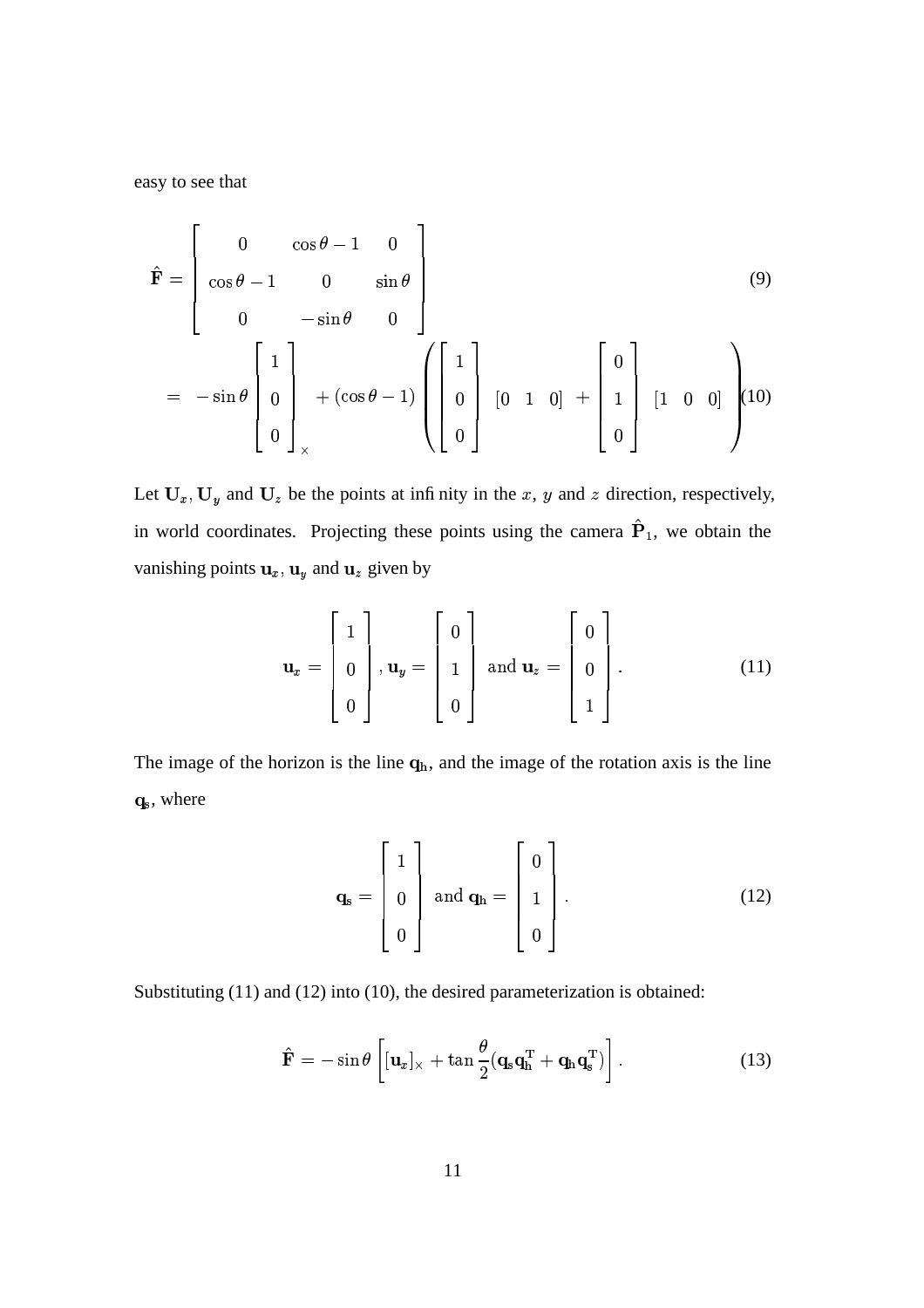The factor " $-\sin \theta$ " can be eliminated since the fundamental matrix is defined only up to an arbitrary scale. Assume now that the cameras  $P_1$  and  $P_2$  are transformed by a rotation  **about their optical centers and the introduction of a set of intrinsic** parameters represented by the calibration matrix **K**. The new pair of cameras,  $P_1$  and  $P_2$ , is related to  $P_1$  and  $P_2$  by

$$
\mathbf{P}_1 = \mathbf{H}\mathbf{P}_1 \text{ and}
$$
  

$$
\mathbf{P}_2 = \mathbf{H}\mathbf{\hat{P}}_2,
$$
 (14)

where  $H = KR$ . The fundamental matrix F of the new pair of cameras  $P_1$  and  $P_2$  is given by

$$
\mathbf{F} = \mathbf{H}^{-T} \hat{\mathbf{F}} \mathbf{H}^{-1}
$$
  
= det( $\mathbf{H}$ )[ $\mathbf{v}_x$ ]<sub>x</sub> + tan  $\frac{\theta}{2}$ ( $\mathbf{l}_s \mathbf{l}_h^T + \mathbf{l}_h \mathbf{l}_s^T$ ), (15)

where  ${\bf v}_x = {\bf H} {\bf u}_x$ ,  ${\bf l}_h = {\bf H}^{-T} {\bf q}_h$  and  ${\bf l}_s = {\bf H}^{-T} {\bf q}_s$ . Since the fundamental matrix is defined only up to a scale factor, (15) can be rewritten as

$$
\mathbf{F}(\theta) = [\mathbf{v}_x]_{\times} + \kappa \tan \frac{\theta}{2} (\mathbf{l}_s \mathbf{l}_h^{\mathrm{T}} + \mathbf{l}_h \mathbf{l}_s^{\mathrm{T}}), \qquad (16)
$$

where  $\kappa = 1/\det(\mathbf{H})$ . The notation  $\mathbf{F}(\theta)$  was used in (16) to emphasize that, for a given circular motion sequence, the parameters  $v_x$ ,  $l_s$ ,  $l_h$  and  $\kappa$  are fixed, and the fundamental matrices associated with any pair of cameras in the sequence differs only in the value of  $\theta$ .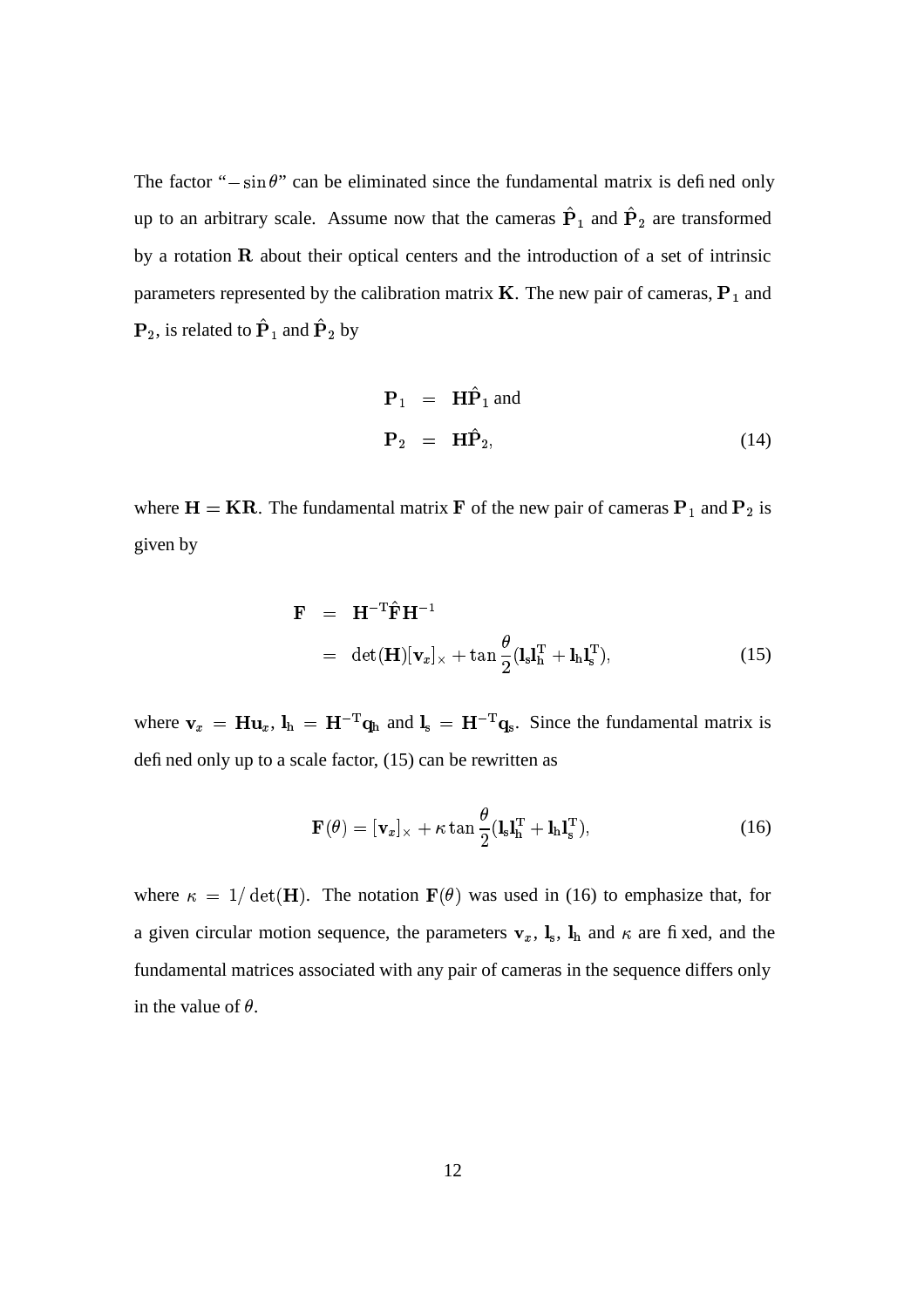#### **3.2 Parameterization via Planar Harmonic Homology**

The images of a rotating object are the same as the images of a fixed object taken by a camera rotating around the same axis, or by multiple cameras along that circular trajectory. Consider any two of such cameras, denoted by  $P_1$  and  $P_2$ . If  $P_1$  and  $P_2$ point towards the axis of rotation and have zero skew and aspect ratio 1, their epipoles  ${\bf e}_1$  and  ${\bf e}_2$  will be symmetric with respect to the image of the rotation axis, or  ${\bf e}_2={\bf T}{\bf e}_1$ , according to Fig. 2. In a general situation, the epipoles will simply be related by the transformation  $\mathbf{e}_2 = \mathbf{W} \mathbf{e}_1$ . It is then straightforward to show that the corresponding epipolar lines  $l_1$  and  $l_2$  are related by  $l_2 = \mathbf{W}^{-T} l_1$ . This means that the pair of epipoles can be represented with only two parameters once  $W$  is known. From (1) it can be seen that  $W$  has only four dof.



Figure 2: If the cameras are pointing towards the axis of rotation and their skew is zero and aspect ratio is 1, the epipoles  $e_1$  and  $e_2$  are symmetric with respect to the image of the rotation axis.

In [25, 40] it has been shown that any fundamental matrix  $\tilde{\mathbf{F}}$  can be parameterized as  $\tilde{\mathbf{F}} = [\tilde{\mathbf{e}}']_{\times} \tilde{\mathbf{M}}$  in a p  $\tilde{\mathbf{M}}$  in a plane plus parallax parameterization, where  $\tilde{\mathbf{M}}^{-\text{T}}$  is any matrix that maps the epipolar lines from one image to the other, and  $\tilde{e}$  is the epipole in the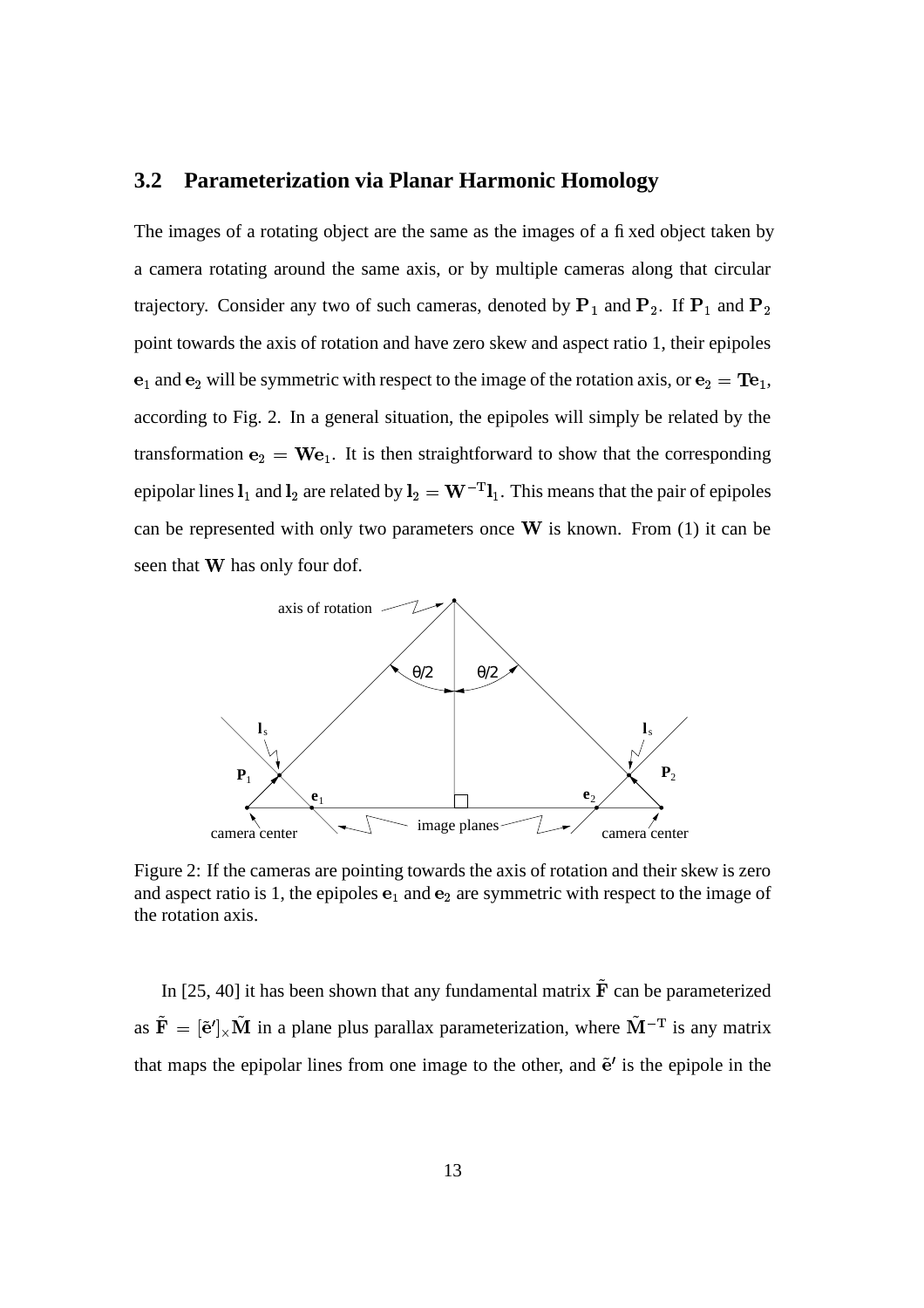second image. It follows that

$$
\mathbf{F} = [\mathbf{e}_2] \times \mathbf{W},\tag{17}
$$

where, from (16),  $e_2 = v_x - \kappa \tan \frac{\theta}{2} [I_s]_{\times} I_h$ . Therefore, **F** has only 6 dof: 4 to determine W and 2 to fix  $\mathbf{e}_2$ , in agreement with [38]. Note that in the case of skewed symmetry and bilateral symmetry, the dof of the fundamental matrix will be reduced to 5 and 4 respectively, corresponding to the decrease in the dof of the symmetry transformation. A full account of the dof of the fundamental matrix under different configurations is given in Table 1.

From (17) it can be seen that the transformation  $W$  corresponds to a plane induced homography (see [18]). This means that the registration of the images can be done by using W instead of a planar contour as proposed in  $[2, 11]$ . It is known that different choices of the plane that induces the homography in a plane plus parallax parameterization of the fundamental matrix, such as the one in (17), will result in different homographies, although they will all generate the same fundamental matrix, since

$$
\mathbf{F} = [\mathbf{e}_2]_{\times} \mathbf{W} = [\mathbf{e}_2]_{\times} [\mathbf{W} + \mathbf{e}_2 \mathbf{b}^{\mathrm{T}}] \ \forall \mathbf{b} \in \mathbb{R}^3.
$$
 (18)

The 3 parameter family of homographies  $[\mathbf{W} + \mathbf{e}_2 \mathbf{b}^{\mathrm{T}}]$  parameterized in **b** has a oneto-one correspondence with the set of planes in  $\mathbb{R}^3$ . The particular plane that induces the planar homology  $W$  is given in the next theorem:

**Theorem 2** The planar homology **W** relating the cameras  $P_1$  and  $P_2$  is induced by *the* plane  $\Xi$  *that contains the axis of rotation and bisects the segment joining the optical centers of the cameras.*

**Proof:** The existence and uniqueness of  $\Xi$  satisfying the hypothesis of the Theorem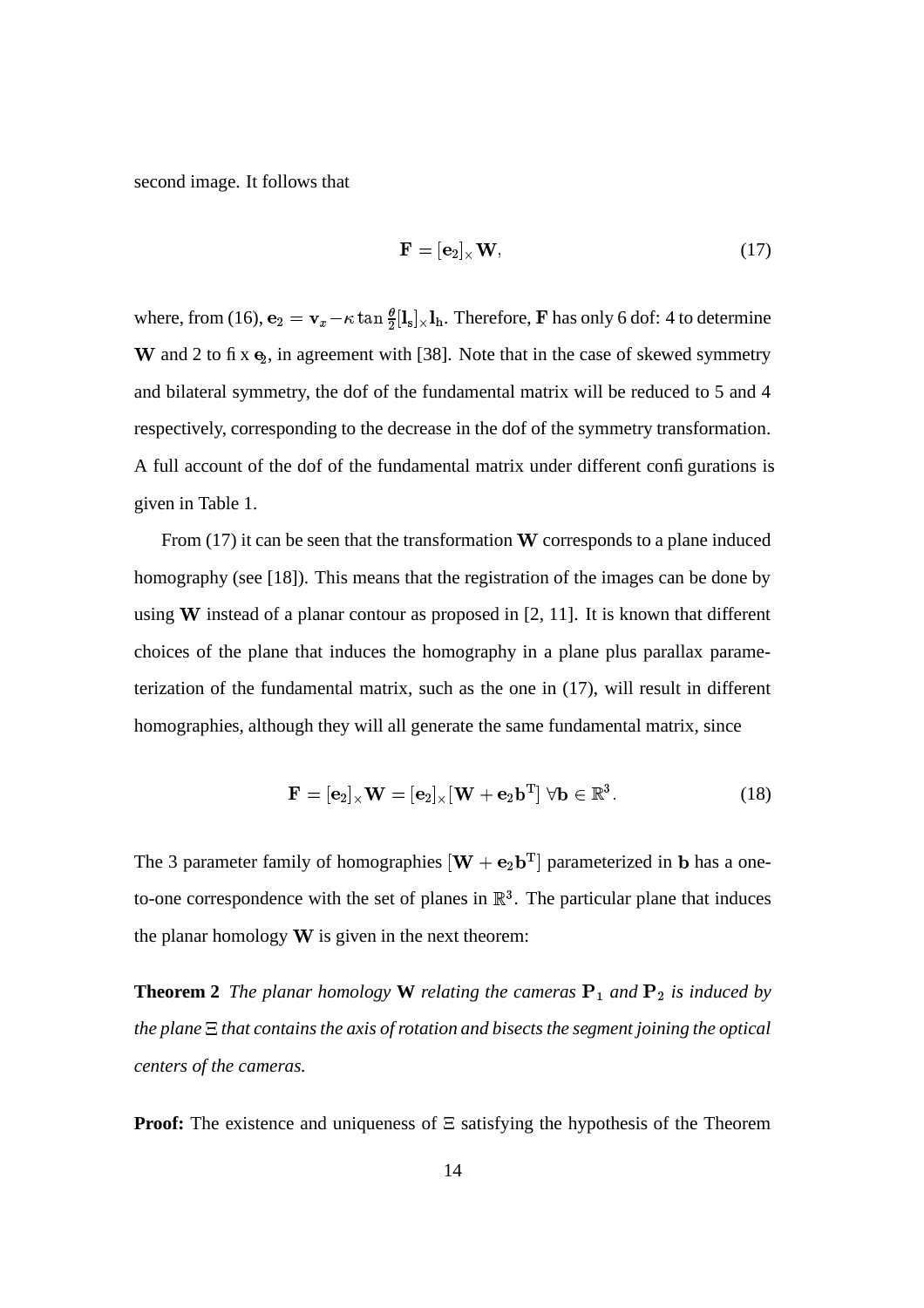are trivial. Let  $\mathbf{x}_1 = \begin{bmatrix} 1 & 0 & 0 \end{bmatrix}^T$ ,  $\mathbf{x}_2 = \begin{bmatrix} 0 & 1 & 0 \end{bmatrix}^T$ , and  $\mathbf{x}_3 = \begin{bmatrix} 0 & 0 & 1 \end{bmatrix}^T$ . Without loss of generality, let

$$
\mathbf{P}_1 = \mathbf{K} \mathbf{R} [\mathbb{I} | \mathbf{x}_3] \text{ and}
$$
  

$$
\mathbf{P}_2 = \mathbf{K} \mathbf{R} [\mathbf{R}_y^{\theta} | \mathbf{x}_3], \tag{19}
$$

where **K** is the matrix of intrinsic parameters of  $P_1$  and  $P_2$ , **R** is the rotation matrix relating the orientation of the coordinate system of  $P_1$  to the world coordinate system, and  $\mathbf{R}_{u}^{\theta}$  is a rotation by  $\theta$  about the y-axis of the world coordinate system, i.e.,

$$
\mathbf{R}_{y}^{\theta} = \begin{bmatrix} \cos \theta & 0 & \sin \theta \\ 0 & 1 & 0 \\ -\sin \theta & 0 & \cos \theta \end{bmatrix}.
$$
 (20)

Therefore,  $\forall \alpha, \beta \in \mathbb{R}$ , the point  $\mathbf{X} = [-\alpha \sin(\theta/2), \beta, \alpha \cos(\theta/2)]^T$  lies on  $\Xi$ . Projecting  ${\bf X}$  using  ${\bf P}_1$  and  ${\bf P}_2$ , one obtains  ${\bf u}_1 = {\bf K} {\bf R}({\bf X}+{\bf x}_3)$  and  ${\bf u}_2 = {\bf K} {\bf R}({\bf R}_y^{\theta} {\bf X}+{\bf x}_3).$ Since

 $\sim$   $\sim$ 

$$
\mathbf{R}_{y}^{\theta} \mathbf{X} = \begin{bmatrix} \alpha \sin \theta \cos(\theta/2) - \alpha \cos \theta \sin(\theta/2) \\ \beta \\ \alpha \sin \theta \sin(\theta/2) + \alpha \cos \theta \cos(\theta/2) \end{bmatrix}
$$

$$
= \begin{bmatrix} \alpha \sin(\theta/2) \\ \beta \\ \alpha \cos(\theta/2) \end{bmatrix} = \begin{bmatrix} -1 & 0 & 0 \\ 0 & 1 & 0 \\ 0 & 0 & 1 \end{bmatrix} \mathbf{X}, \qquad (21)
$$

or  $\mathbf{R}_{y}^{\theta} \mathbf{X} = (\mathbb{I} - 2\mathbf{x}_1 \mathbf{x}_1^{\mathrm{T}}) \mathbf{X}$ , we have  $\mathbf{u}_2 = \mathbf{K} \mathbf{R} [(\mathbb{I} - 2\mathbf{x}_1 \mathbf{x}_1^{\mathrm{T}}) \mathbf{X} + \mathbf{x}_3]$ , or  $\mathbf{u}_2 = (\mathbb{I} - 1)\mathbf{x}_1$  $2KRx_1x_1^{\mathrm{T}}R^{-1}K^{-1})u_1$ . It can be shown [26] that  $KRx_1 = v_x$  and  $x_1^{\mathrm{T}}R^{-1}K^{-1} = I_s^{\mathrm{T}}$ ,  $\mathbf{l}_{\mathrm{s}}^{\mathrm{T}},$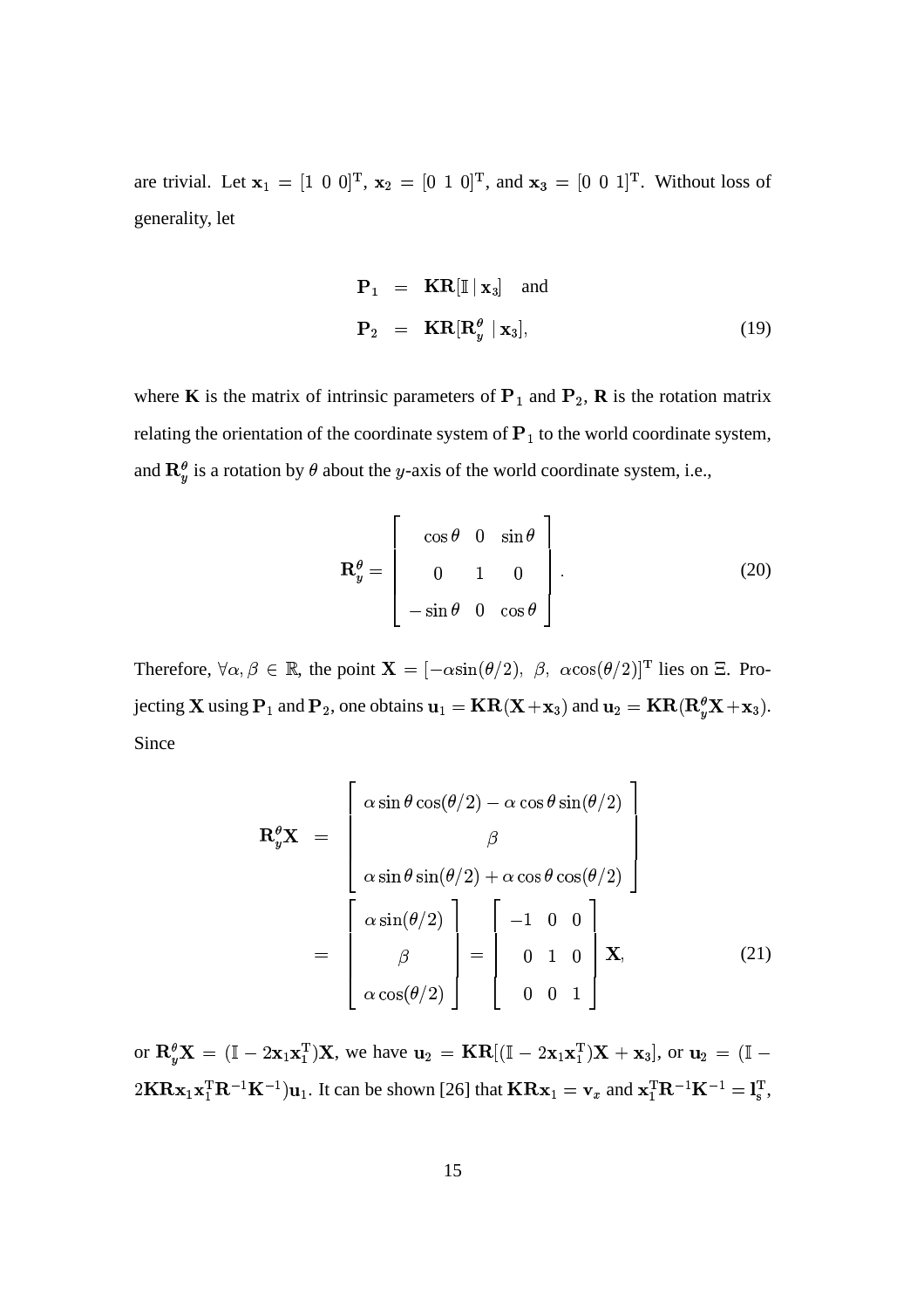and thus  $\mathbf{u}_2 = \mathbf{W} \mathbf{u}_1$ .

A graphical representation of the result in Theorem 2 is shown in Fig. 3.



Figure 3: The harmonic homology is a homography induced by the plane that contains the axis of rotation and bisects the segment joining the camera centers.

| Confi guration                      | Parameterization                     | dof                         |  |
|-------------------------------------|--------------------------------------|-----------------------------|--|
| General motion                      | $\left[\mathbf{e}\right]_{\times}$ M | $2+5$                       |  |
| Circular motion                     | $[\mathbf{e}]_\times \mathbf{W}$     | $2 + 4$                     |  |
| Circular motion with camera         | $[\mathbf{e}]_\times\mathbf{S}$      | $2 + 3$                     |  |
| pointing at axis of rotation        |                                      |                             |  |
| Circular motion with camera         |                                      |                             |  |
| pointing at axis of rotation and    | $[\mathbf{e}]_{\times} \mathbf{B}$   | $2 + 2$                     |  |
| having zero skew and aspect ratio 1 |                                      |                             |  |
| Circular motion with camera         |                                      |                             |  |
| pointing at axis of rotation and    | $[\mathbf{e}]_\times\mathbf{B}_0$    | $2 + 1$                     |  |
| having zero skew and no rotation    |                                      |                             |  |
| about the optical axis              |                                      |                             |  |
| Pure translation                    | $[\mathbf{e}]_\times$                | $\mathcal{D}_{\mathcal{L}}$ |  |
| Pure translation orthogonal         | $[\mathbf{e}_\infty]_\times$         |                             |  |
| to optical axis                     |                                      |                             |  |

Table 1: Analysis of the dof of the fundamental matrix for different types of motion with fixed intrinsic parameters.

## **3.3 Epipolar Geometry and Profiles of Surfaces**

So far the discussion of epipolar geometry and parameterizations of the fundamental matrix under circular motion is applicable to arbitrary image features, such as points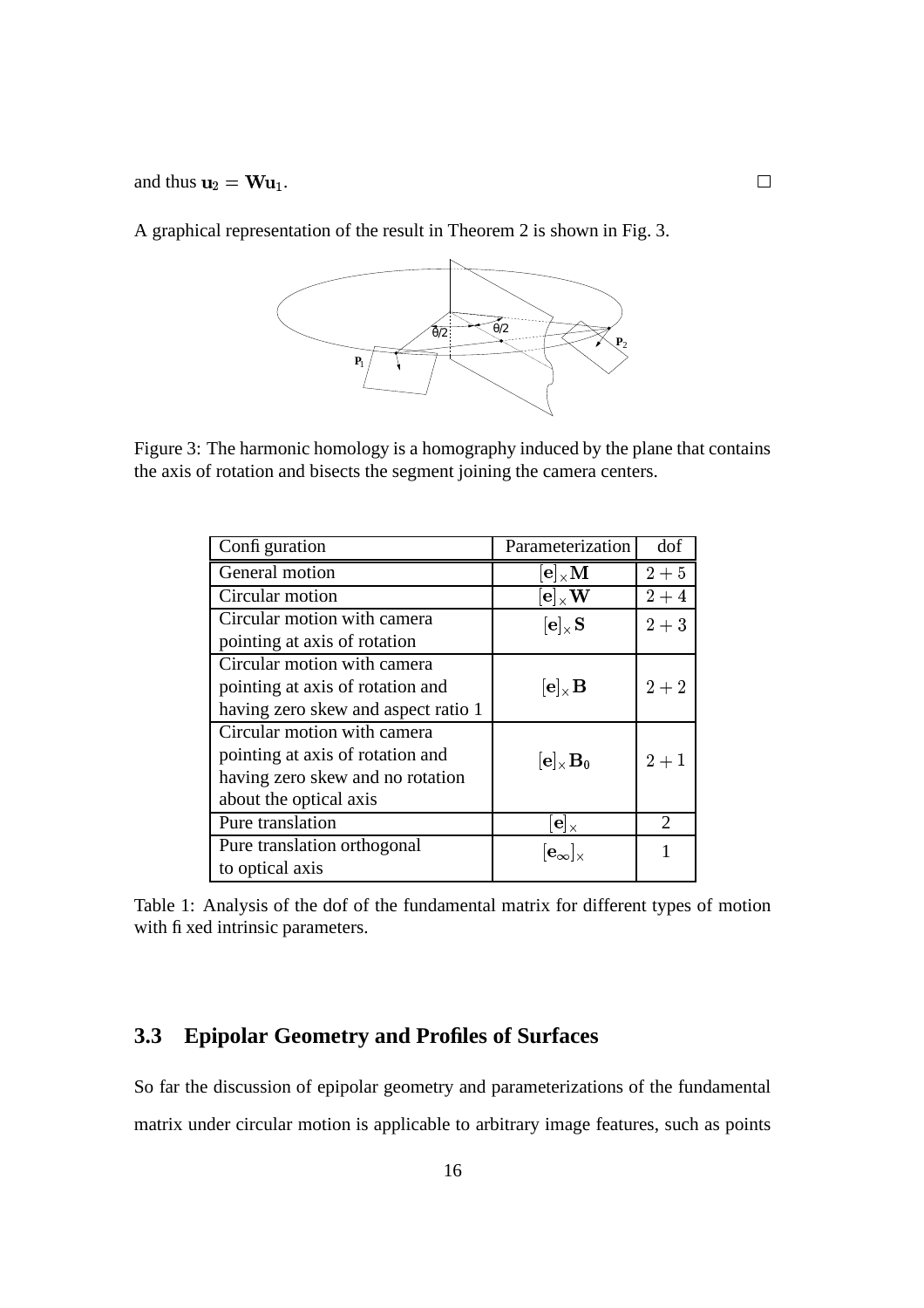or profiles, as it does not consider particular aspects of the issue when the only image features available are profiles. This section briefly reviews some of the main geometric components of epipolar geometry from profiles.

Consider a surface S of type  $C^1$  viewed by two pinhole cameras  $P_1$  and  $P_2$ . The following definitions apply [8]:

- a *contour* generator associated with the surface S and the camera  $P_1$  corresponds to the space curve  $\mathcal{C} \subset \mathcal{S}$  such that for all points  $\mathbf{C} \in \mathcal{C}$  the line passing through the optical center of  $P_1$  and C is tangent to S at C;
- $\bullet$  the image of the contour generator associated with the camera  $P_1$  is a *profile* or *apparent contour*;
- if two contour generators associated with the surface  $S$  and the cameras  $P_1$  and intersect, the points of intersection are denoted *frontier points*;
- the epipolar plane  $\Pi$  defined by the optical centers of the two cameras  $P_1$  and  $P_2$  and an associated frontier point  $X_f$  is tangent to the surface S at  $X_f$ ;
- $\bullet$  the epipolar lines corresponding to the epipolar plane  $\Pi$  are tangent to their associated profiles and are called *epipolar tangents*;

The tangency points of corresponding epipolar tangents are the images of the same point on the surface  $S$ , namely the frontier point. The above definitions are illustrated in Fig. 4.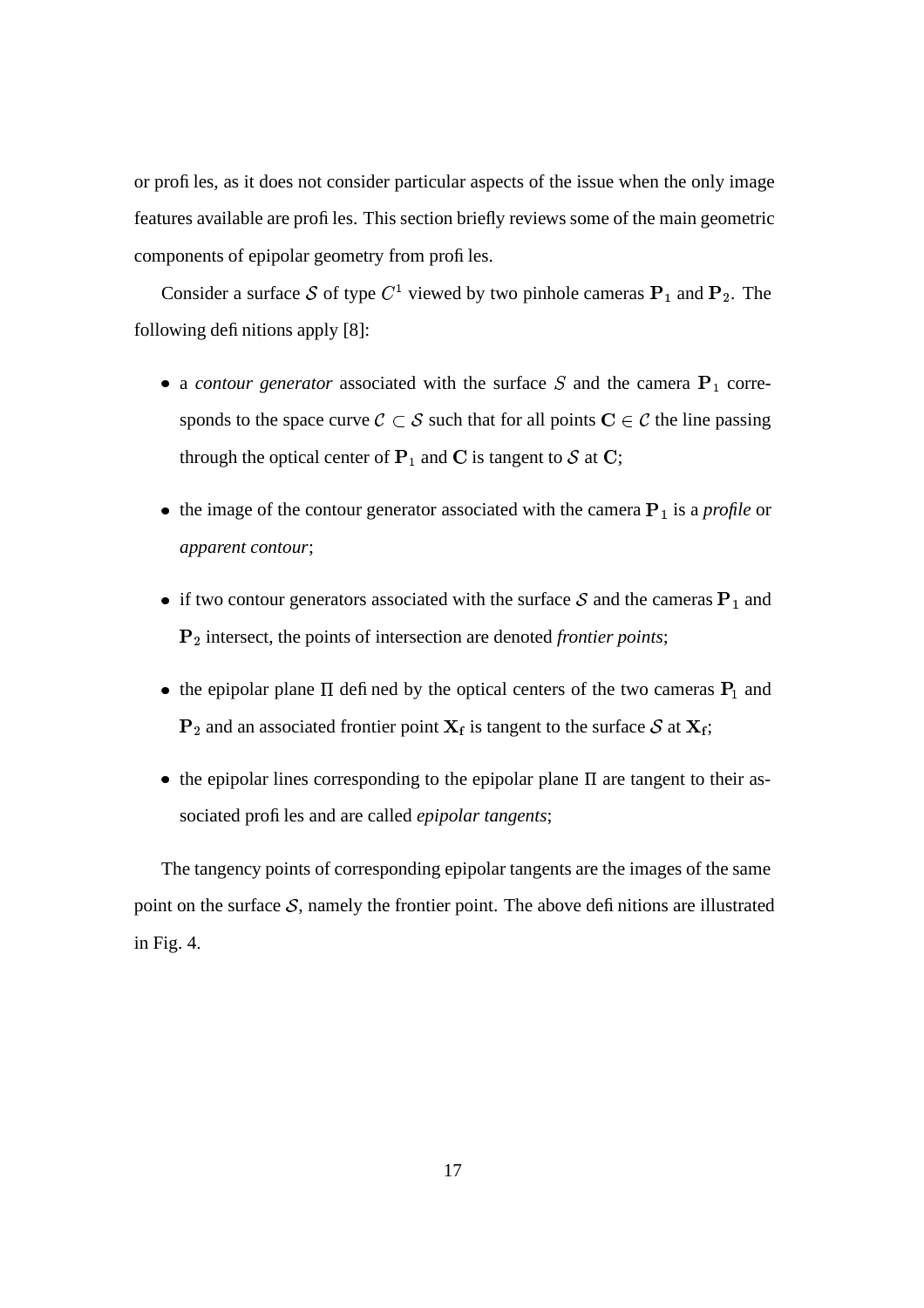

Figure 4: The frontier point is a fixed point on the surface, corresponding to the intersection of two contour generators. The epipolar plane at the frontier point is tangent to the surface, and therefore corresponding epipolar lines are tangent to the profiles.

## **4 Motion Estimation**

#### **4.1 Estimation of the Harmonic Homology**

Consider an object that undergoes a full rotation around a fixed axis. The envelope  $\epsilon$  of its profiles is found by overlapping the images of the sequence and applying a Canny edge detector [4] to the resultant image. This envelope corresponds to the image of a surface of revolution, and thus it is harmonically symmetric. The homography W related to  $\epsilon$  is then found by sampling N points  $x_i$  along  $\epsilon$  and optimizing the cost function

$$
f_{\mathbf{W}}(\mathbf{v}_x, \mathbf{l}_s) = \sum_{i=1}^N \text{dist}(\epsilon, \mathbf{W}(\mathbf{v}_x, \mathbf{l}_s) \mathbf{x}_i)^2, \qquad (22)
$$

where  $dist(\epsilon, \mathbf{W}(\mathbf{v}_x, \mathbf{l}_s)\mathbf{x}_i)$  is the orthogonal distance between the curve  $\epsilon$  and the transformed sample point  $W(\mathbf{v}_x, \mathbf{l}_s) \mathbf{x}_i$ . The estimation of W is summarized in Al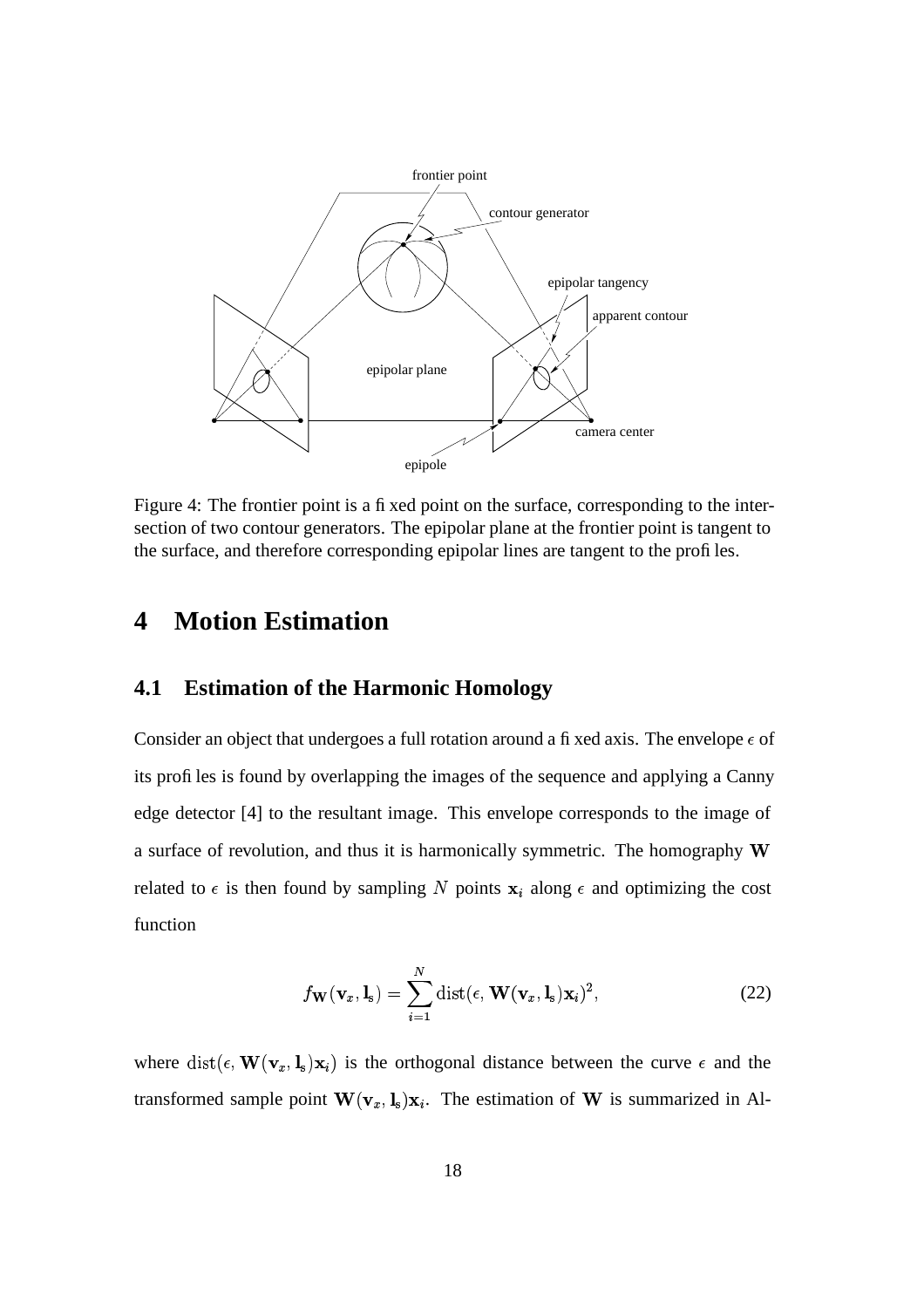gorithm 1.

The initialization of the line  $\mathbf{l}_s$  and the point  $\mathbf{v}_x$  can be made very close to the global minimum by automatically locating one or more pairs of corresponding bitangents on the envelope. Given two bitangents  $\mathbf{l}(\mathbf{p}_1, \mathbf{p}_2)$  and  $\mathbf{l}(\mathbf{q}_1, \mathbf{q}_2)$  on the two sides of the profile  $\epsilon$  with bitangent points  $\mathbf{p}_1, \mathbf{p}_2$  and  $\mathbf{q}_1, \mathbf{q}_2$ , respectively (see Fig. 5), the intersection of the two bitangents  $(l(\mathbf{p}_1, \mathbf{p}_2), l(\mathbf{q}_1, \mathbf{q}_2))$  and the intersection of the diagonals  $(l(\mathbf{p}_1, \mathbf{q}_2), l(\mathbf{q}_1, \mathbf{p}_2))$  give two points defining a line that can be used as an estimate of  $\mathbf{l}_s$ . An estimate for the vanishing point  $\mathbf{v}_x$  is given by the point of intersection of the lines  $\mathbf{l}(\mathbf{p}_1, \mathbf{q}_1)$  and  $\mathbf{l}(\mathbf{p}_2, \mathbf{q}_2)$ . The initialization of  $\mathbf{l}_s$  and  $\mathbf{v}_x$  from bitangents often provides an excellent initial guess for the optimization problem. This is generally good enough to avoid any local minimum and allows convergence to the global minimum in a small number of iterations.



Figure 5: Initialization of the optimization parameters  $\mathbf{l}_s$  and  $\mathbf{v}_x$  from the bitangents and lines formed by bitangent points.

#### **4.2 Estimation of the Horizon**

After obtaining a good estimation of W, one can then search for *epipolar tangencies* between pairs of images in the sequence using the parameterization given by (17). To obtain a pair of corresponding epipolar tangents in two images, it is necessary to find a line tangent to one profile which is transformed by  $W^{-T}$  to a line tangent to the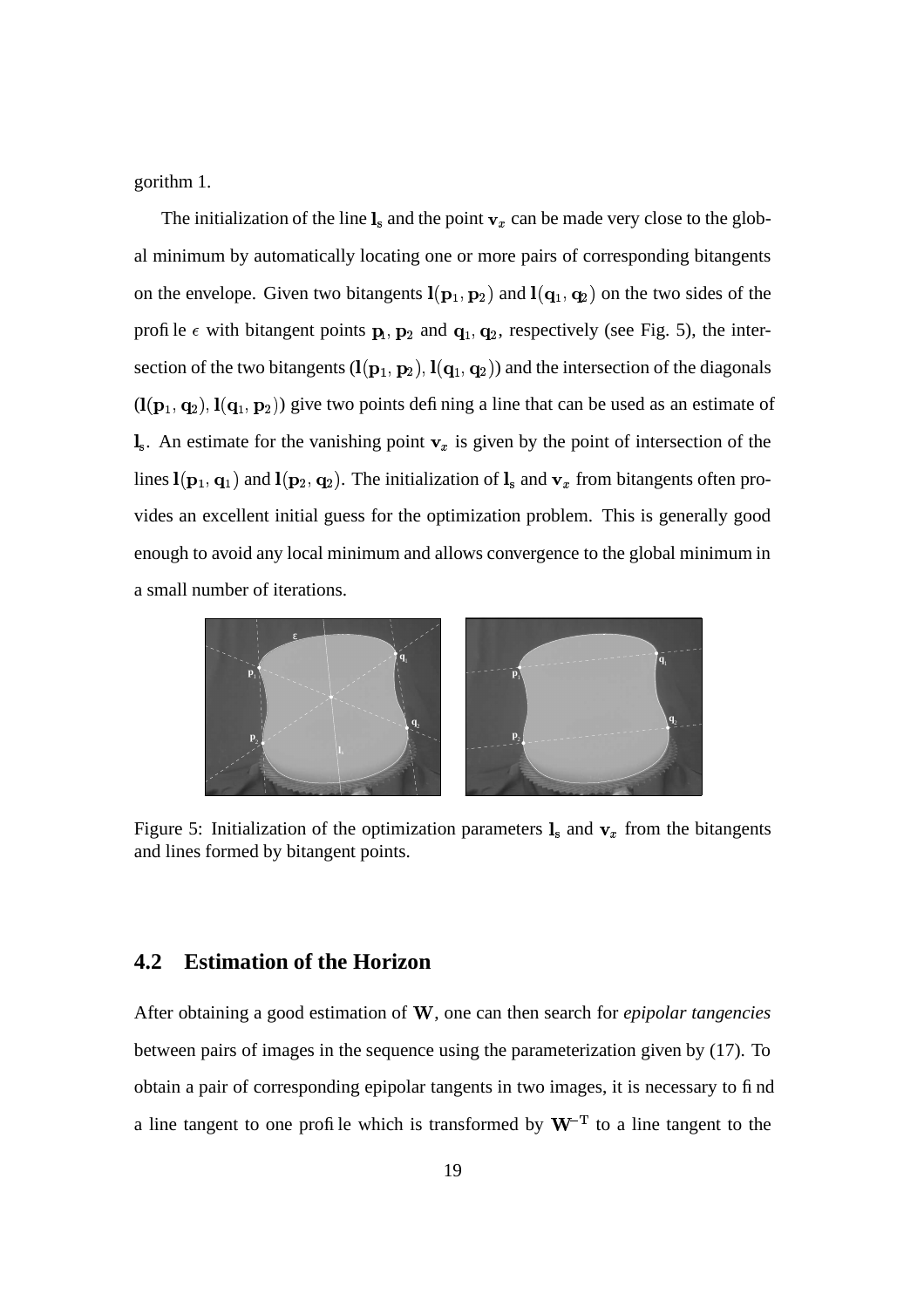| <b>Algorithm 1</b> Estimation of the harmonic homology $W$ .                          |
|---------------------------------------------------------------------------------------|
| overlap the images in the sequence;                                                   |
| extract the envelope $\epsilon$ of the profiles using a Canny edge detector;          |
| sample N points $x_i$ along $\epsilon$ ;                                              |
| initialize the axis of symmetry $l_s$ and the vanishing point $v_x$ using bitangents; |
| while not converged do                                                                |
| transform the points $x_i$ using $W$ ;                                                |
| compute the distances between $\epsilon$ and the transformed points;                  |
| update $\mathbf{l}_s$ and $\mathbf{v}_x$ to minimize the function in (22);            |
| end while                                                                             |
|                                                                                       |



Figure 6: The line  $l_1$  tangent to the bottom of the profile in the first image is transferred to the line  $l_2$  in the second image by the harmonic homology. A line  $l_2^{\parallel}$  parallel to  $l_2$ and tangent to the bottom of the profile is located and the distance between  $\mathbf{l}_2$  and  $\mathbf{l}_2^{\parallel}$ drives the search for the orientation of  $l_1$ , which upon convergence will correspond to an epipolar tangent. An epipolar tangent at the top of the profile is obtained in the same way.

profile in the other image (see Fig. 6). The search for corresponding tangents may be carried out as a one-dimensional optimization problem. The single parameter is the angle  $\delta$  that defines the orientation of the epipolar line  $\bf{l}$  in the first image, and the cost function is given by

$$
f_{\mathbf{l}_1}(\delta) = \text{dist}(\mathbf{W}^{-T}\mathbf{l}_1(\delta), \mathbf{l}_2^{\parallel}(\delta)),\tag{23}
$$

where  $dist(\mathbf{W}^{-T}\mathbf{l}_1(\delta), \mathbf{l}_2^{\parallel}(\delta))$  is the distance between the transferred line  $\mathbf{l}_2 = \mathbf{W}^{-T}\mathbf{l}_1$ and a line  $\mathbf{l}_2^{\parallel}$  parallel to  $\mathbf{l}_2$  and tangent to the profile in the second image. Typical values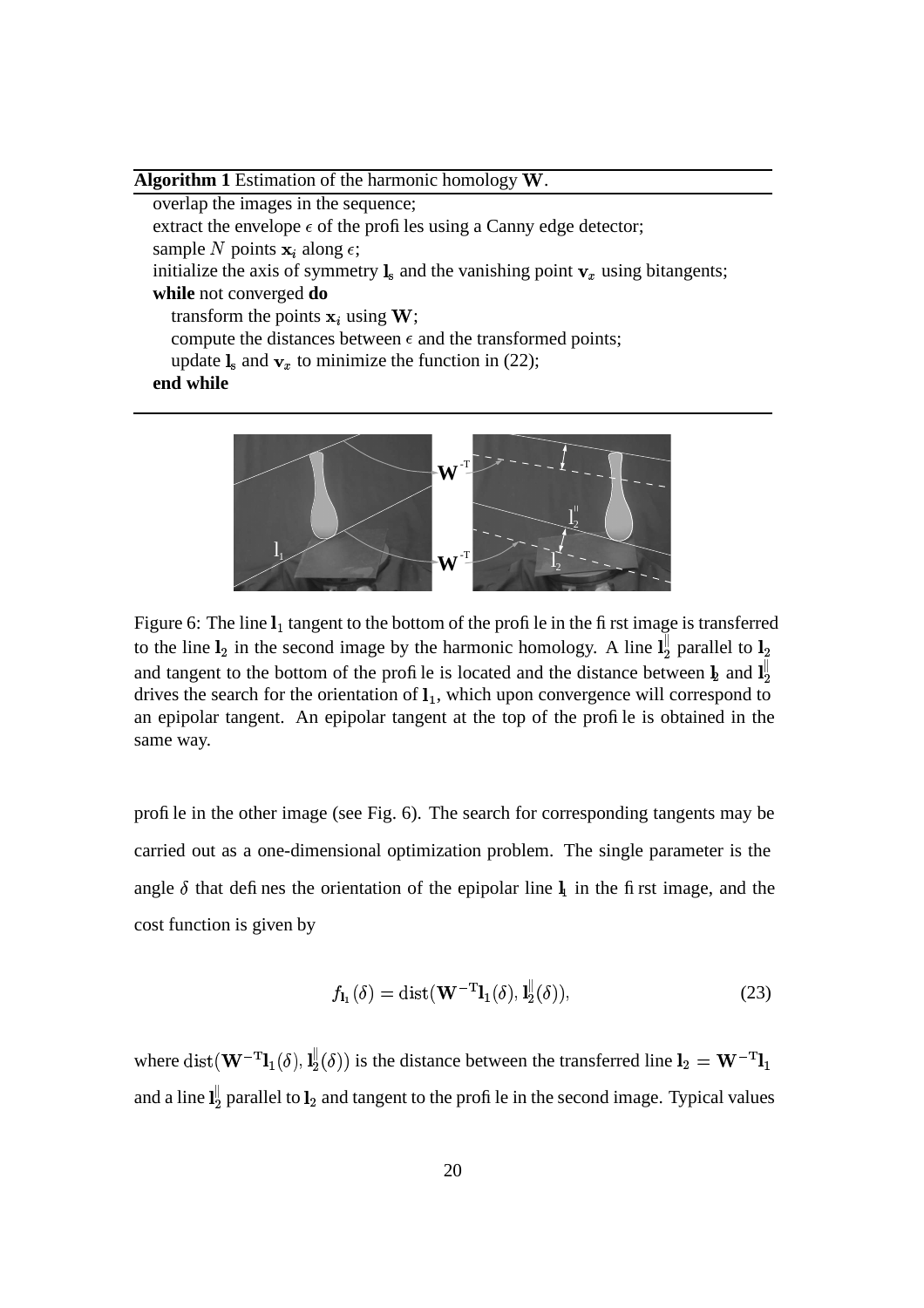of  $\delta$  lie between -0.5 rad and 0.5 rad, or  $-30^{\circ}$  and  $30^{\circ}$ . The shape of the cost function (23) for the profiles in Fig. 6 can be seen in Fig. 7.



Figure 7: Plot of the cost function (23) for corresponding epipolar tangents near the top (a) an bottom (b) of the profiles in Fig. 6.

The epipoles can then be computed as the intersection of epipolar lines in the same image. After obtaining this first estimate for the epipoles, the image of the horizon can then be found by robustly fitting a line  $I<sub>h</sub>$  to the initial set of epipoles, such that  ${\bf l}^{\rm T}_{\rm h} {\bf v}_x = 0$ . Fig. 11 shows a typical output of Algorithm 2, together with the horizon  ${\bf l}_{\rm h}$ fitted to the epipoles.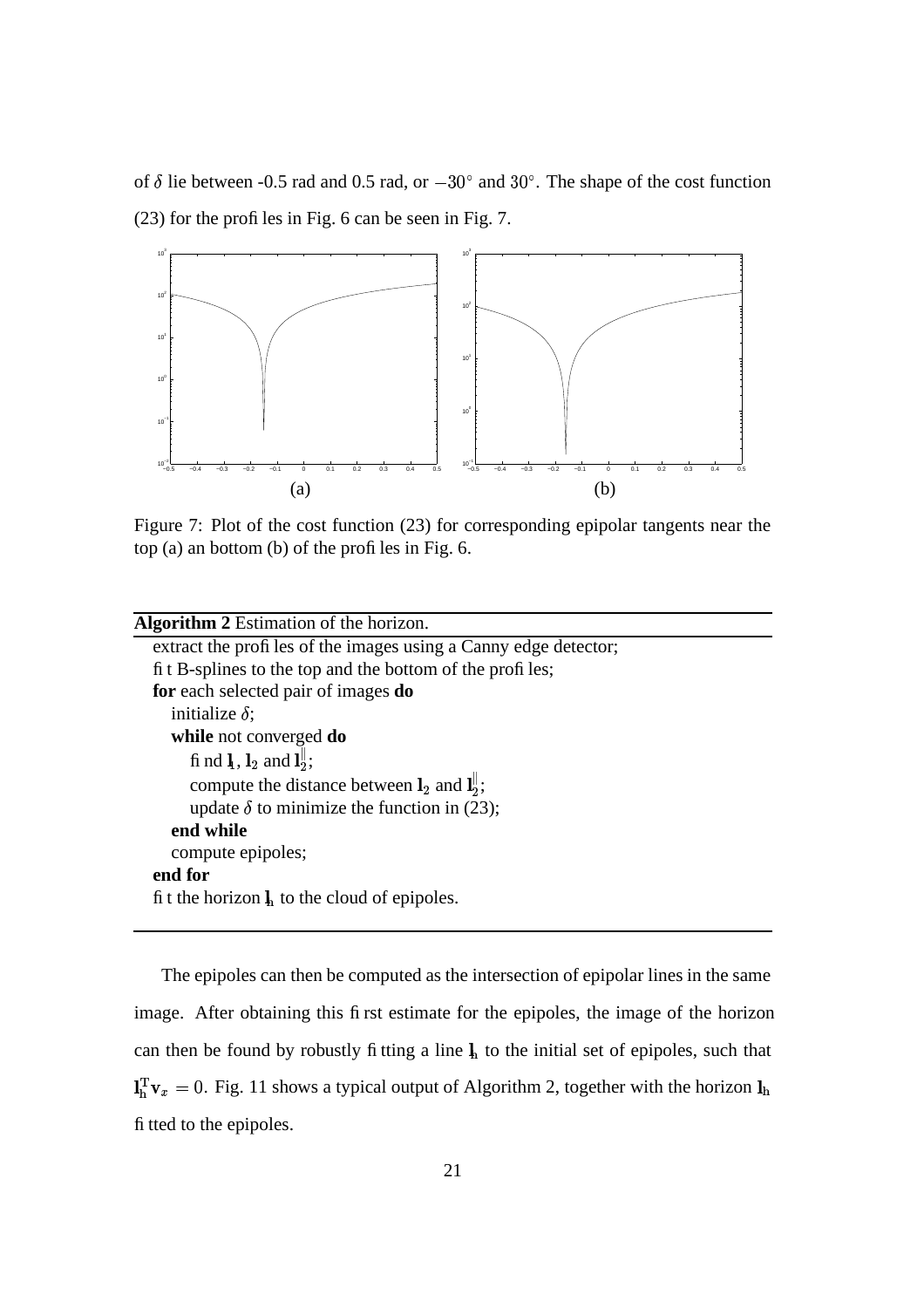An alternative method to compute the epipoles is to register the profiles using the homology  $W$ , eliminating the effects of rotation on the images, and then apply any of the methods in [2, 31, 11], in a plane plus parallax approach. However, no advantage has been obtained by doing so, since to use this method it is necessary to find a common tangent between two profiles, which involves a search at least as complex as the one in Algorithm 2.

## **4.3 Estimation of the Epipoles Constrained to the Horizon**

After estimating the horizon, the only missing term in the parameterization of the fundamental matrix shown in (16) is the scale factor

$$
\lambda = \kappa \tan \theta / 2. \tag{24}
$$

This parameter can be found, again, by a one-dimensional search that minimizes the geometric error of transferred epipolar lines as shown in Fig. 8. Therefore, two distinct parameterizations of the fundamental matrix are used: (17) to obtain the cloud of epipoles and the horizon, and (16) to recompute the position of the epipoles constrained to lie on the horizon.

| <b>Algorithm 3</b> Estimation of the Epipoles.                  |  |
|-----------------------------------------------------------------|--|
| for each selected pair of images do                             |  |
| initialize the scale factor $\lambda$ ;                         |  |
| while not converged do                                          |  |
| locate epipolar tangents at the top and the bottom of profiles; |  |
| compute the geometric error as shown in Fig. 8;                 |  |
| update $\lambda$ to minimize the geometric error;               |  |
| end while                                                       |  |
| end for                                                         |  |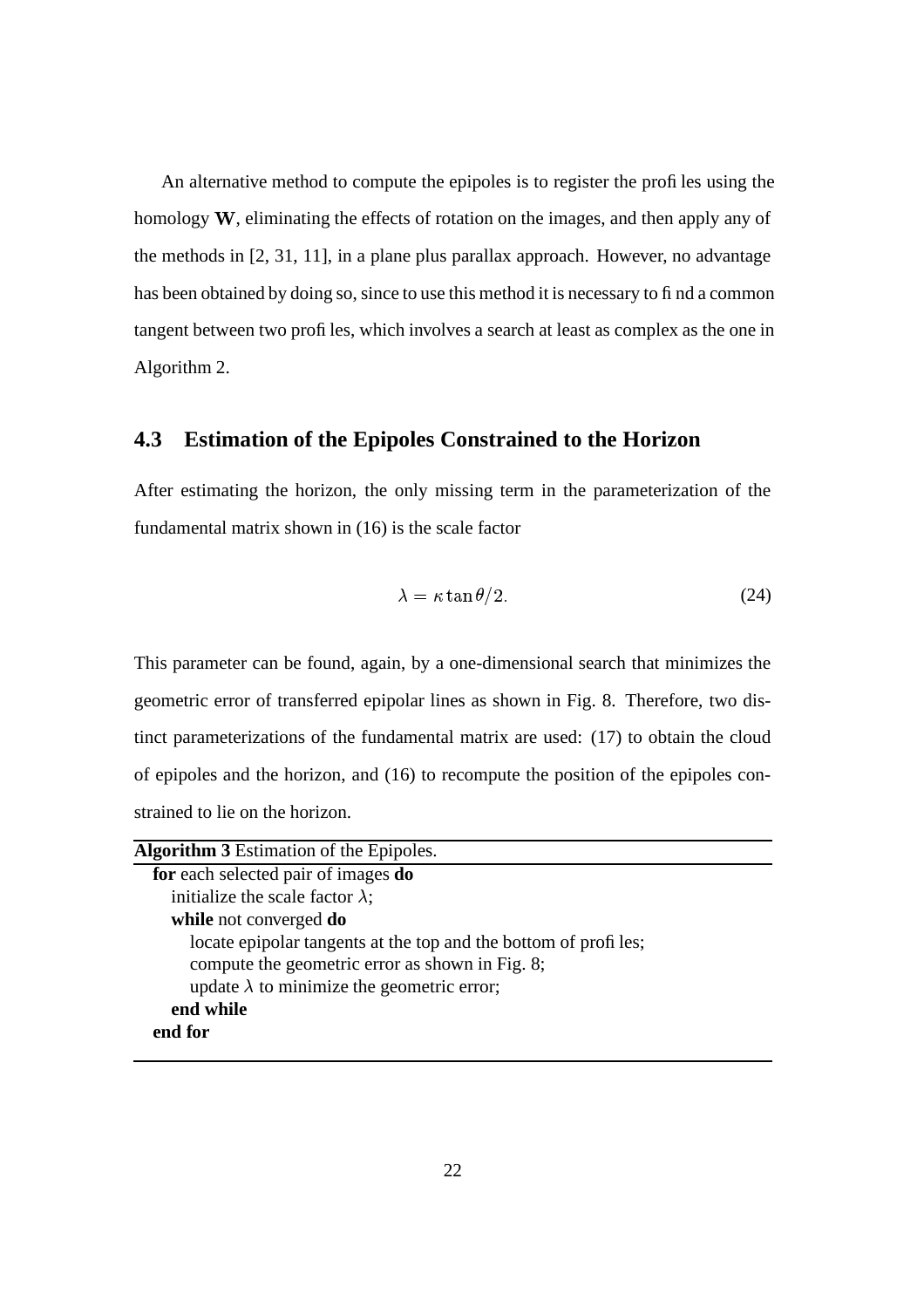

Figure 8: Once the horizon is computed, the location of the epipoles along this line can be refined by using (16). This figure shows the geometric error for transferred epipolar lines. The terms  $v_x$ ,  $l_s$  and  $l_h$  were obtained from Algorithm 1 and Algorithm 2. The solid lines in each correspond to tangents to the profile passing through the putative epipoles, and the dashed lines correspond to lines transferred from one image to the other by applying the harmonic homology  $W$ . The sum of the distances between transferred lines and the corresponding tangent points is the geometric error that drives the search for the scale factor  $\lambda = \kappa \tan \theta / 2$  in (16).

#### **4.4 Limitations of the Algorithm**

There are some limitations on the applicability of the algorithms presented here:

**Density** of the sequence of **images.** If the number of images in the sequence is too small, or the angle of rotation between successive snapshots is too large, the envelope of the profiles no longer approximates the profile of a surface of revolution, and, therefore, Algorithm 1 will fail to correctly estimate the image of the rotation axis and the pole. In practice, this problem does not arise if the angles of rotation in a closed sequence are below  $20^{\circ}$ . This problem can be overcome by performing a simultaneous search for the harmonic homology and the rotation angles, at the expense of increasing the number of search parameters and therefore the complexity of the optimization.

**Symmetry of the object.** If the object placed on the turntable is rotationally symmetric and its axis of symmetry coincides with the axis of rotation of the turntable,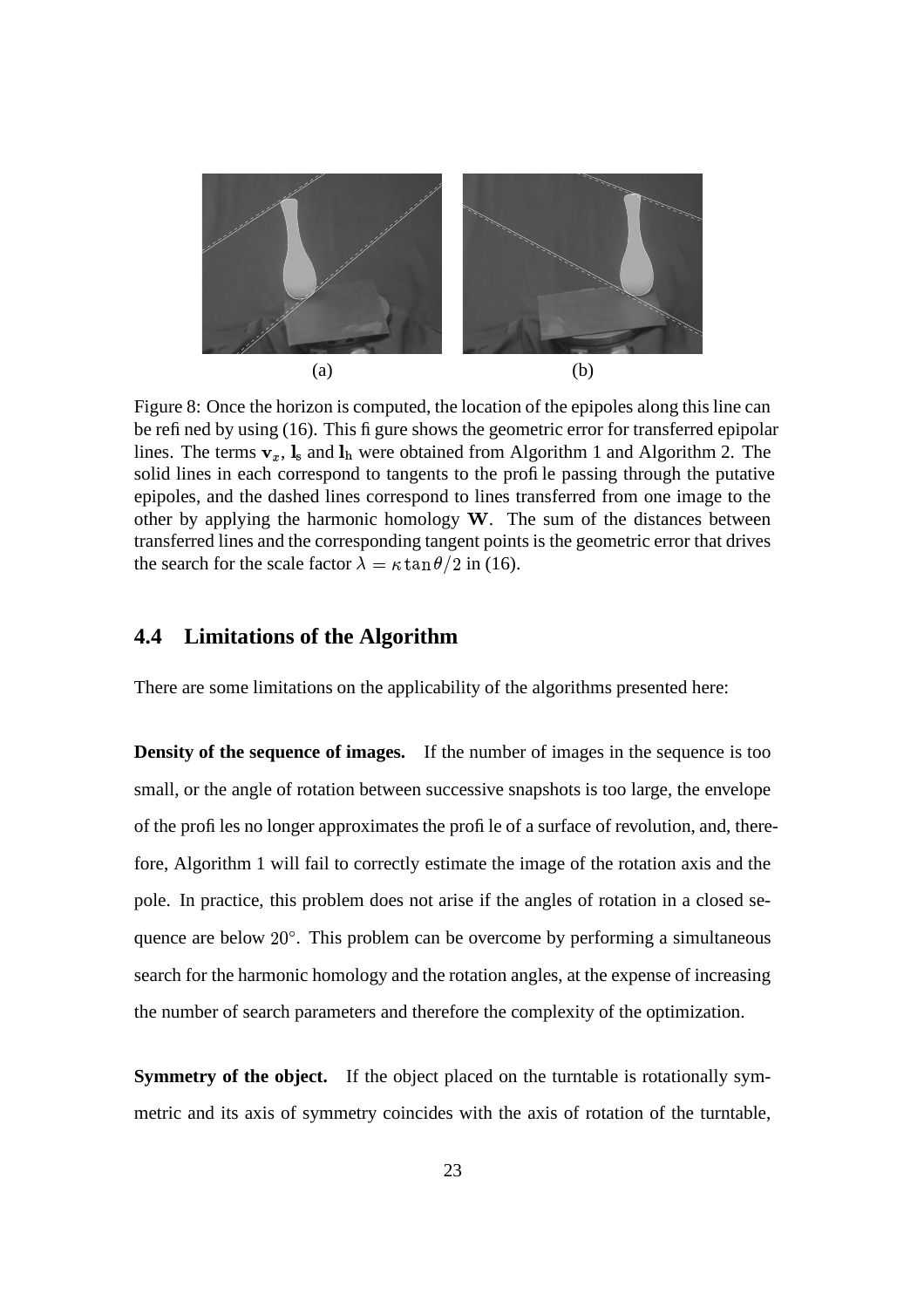Algorithm 2 will fail. To understand this problem, consider the alternative formulation of Algorithm 2 in which the epipoles are computed by first registering the images by using the harmonic homology and then computing the epipoles as the intersection of common tangents to the profiles. Under the conditions described above, the registration of the profiles will not produce any effect, since the image of a surface of revolution with the same rotation axis as the turntable is invariant to the harmonic homology. Moreover, the profiles will coincide, and any tangent to one of the profiles will be a common tangent to the pair of profiles. Therefore, the position of the epipole will be undetermined. To avoid this problem it is enough to reposition the symmetric object over the turntable so that its symmetry axis does not coincide anymore with the turntable axis. The further the two axes are, the better. Of course, the placement of the object must not be so distant from the center of the turntable as to remove it from the field of view. In the experiments shown in this paper using a vase and a head model, which are nearly rotationally symmetric in the regions of interest (the top and the bottom of the objects), it was verified that the problem disappears if the axes are separated by a distance of about 50 pixels.

## **5 Implementation and Experimental Results**

The algorithms described in the previous section were tested using 2 sets of images from a vase and a head model, respectively (see Fig. 9). Both sets consisted of 36 images, with the turntable rotated by an angle of  $10^{\circ}$  between successive snapshots. The fact that the angle was fixed was not used either in the estimation of the epipolar geometry, nor in the reconstruction to be shown in Section 6. For the vase sequence, the symmetry transformation associated to the envelope of its profiles was assumed to be a harmonic homology  $W$ , whereas for the head sequence the transformation was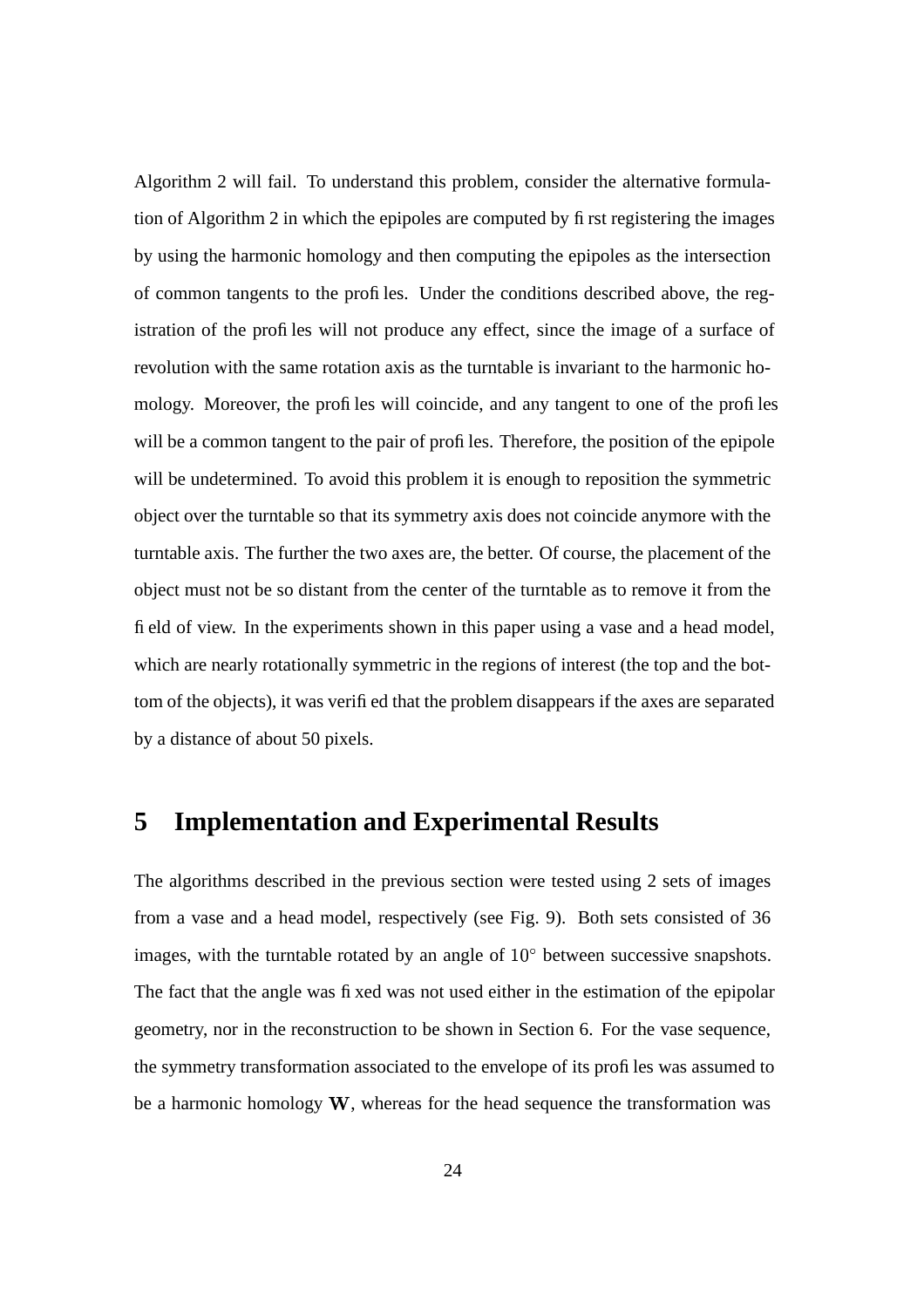

Figure 9: Top row shows 4 images of the vase. Bottom row shows 4 images of the head.

modelled as a skewed symmetry S. The choice of the simpler model for the head sequence was motivated by the fact that the camera was nearly pointing towards the axis of the turntable, and therefore the skewed symmetry transformation could be used. Of course, there would have been no problem in adopting the more complex model. To obtain  $W$  and  $S$ , Algorithm 1 was implemented with 100 evenly spaced sample points along each envelope ( $N = 100$ ). Initializations were done by using bitangents. Less than 10 iterations of the Levenberg-Marquardt algorithm were necessary, with derivatives computed by finite differences. The final positions of the rotation axes can be seen in Fig. 10.



Figure 10: Final configurations for the estimate of the images of the rotation axes for the vase and head sequences.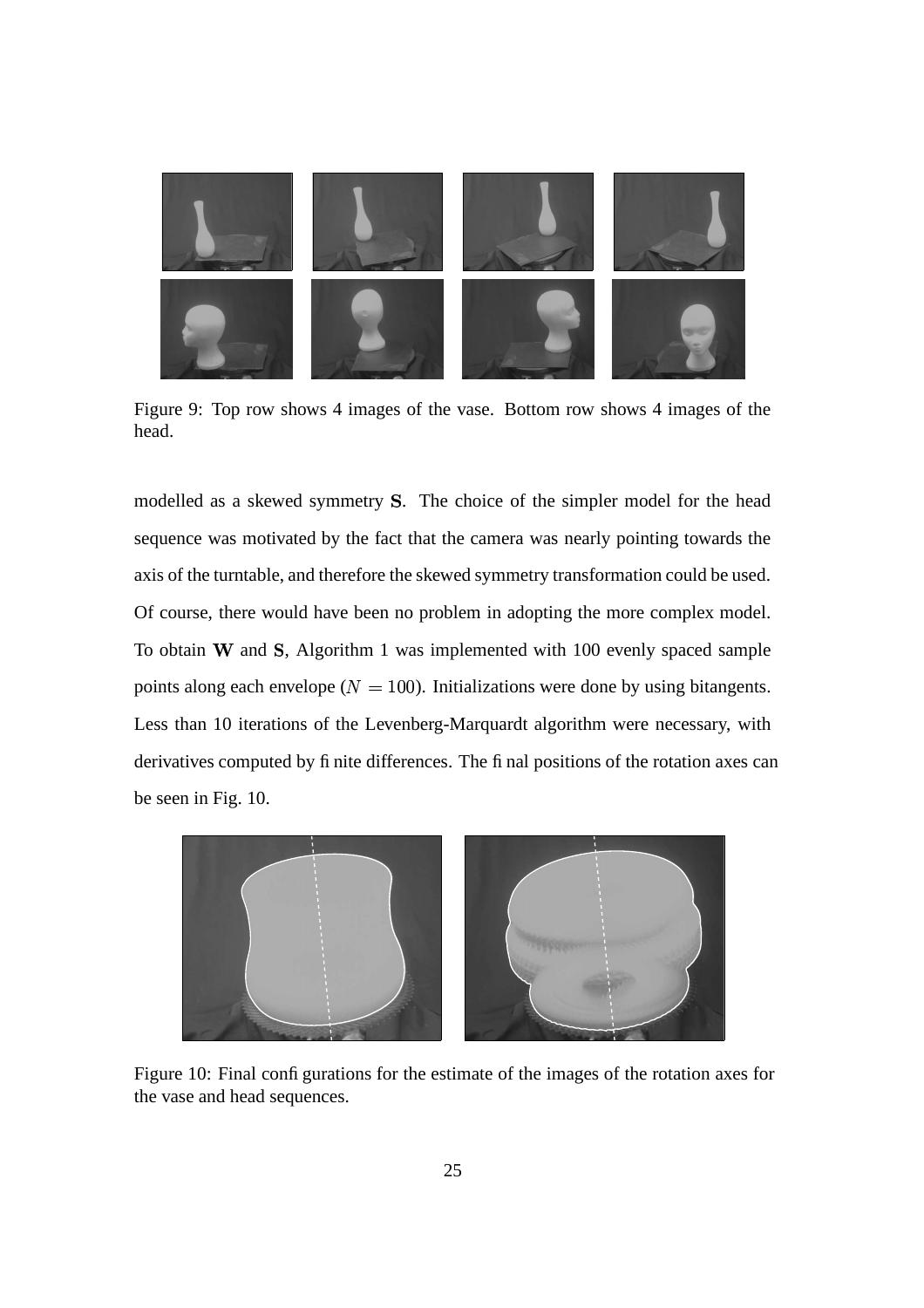In the implementation of Algorithm 2, 70 pairs of images were selected by uniformly sampling the indexes of the images in each sequence, and the resultant estimate of the epipoles for the vase sequence is shown in Fig. 11, which also shows the horizon  $l<sub>h</sub>$  found by a robust fit. To get  $l<sub>h</sub>$  a minimization of the median of the squares of the residuals was used, followed by removal of outliers and orthogonal least-squares regression using the remaining points (inliers). The epipolar geometry was then reestimated with the epipoles constrained to lie on  $\mathbf{l}_h$ . Once the epipolar geometry was obtained, precomputed intrinsic parameters were used to convert the fundamental matrices into essential matrices [13], and these were then decomposed to provide the camera motion and orientation. The resulting camera configurations are presented in Fig. 12.



Figure 11: Epipoles estimated by Algorithm 2. The horizon was found by doing a robust fit to the cloud of epipoles. In liers are shown as circles  $\circ$  and outliers as crosses  $(\times)$ .

The object was rotated on a manual turntable with resolution of  $0.01^{\circ}$ , but the real precision achieved is highly dependent on the skill of the operator. The RMS errors in the estimated angles were  $0.19^{\circ}$  and  $0.23^{\circ}$  for the vase and head sequence respectively (see Fig. 13), demonstrating the accuracy of the estimation.

It is interesting to compare this result with the ones shown in [14, pg. 166] for the "Head", "Freiburg" and "Dinosaur" sequences, where the average number of point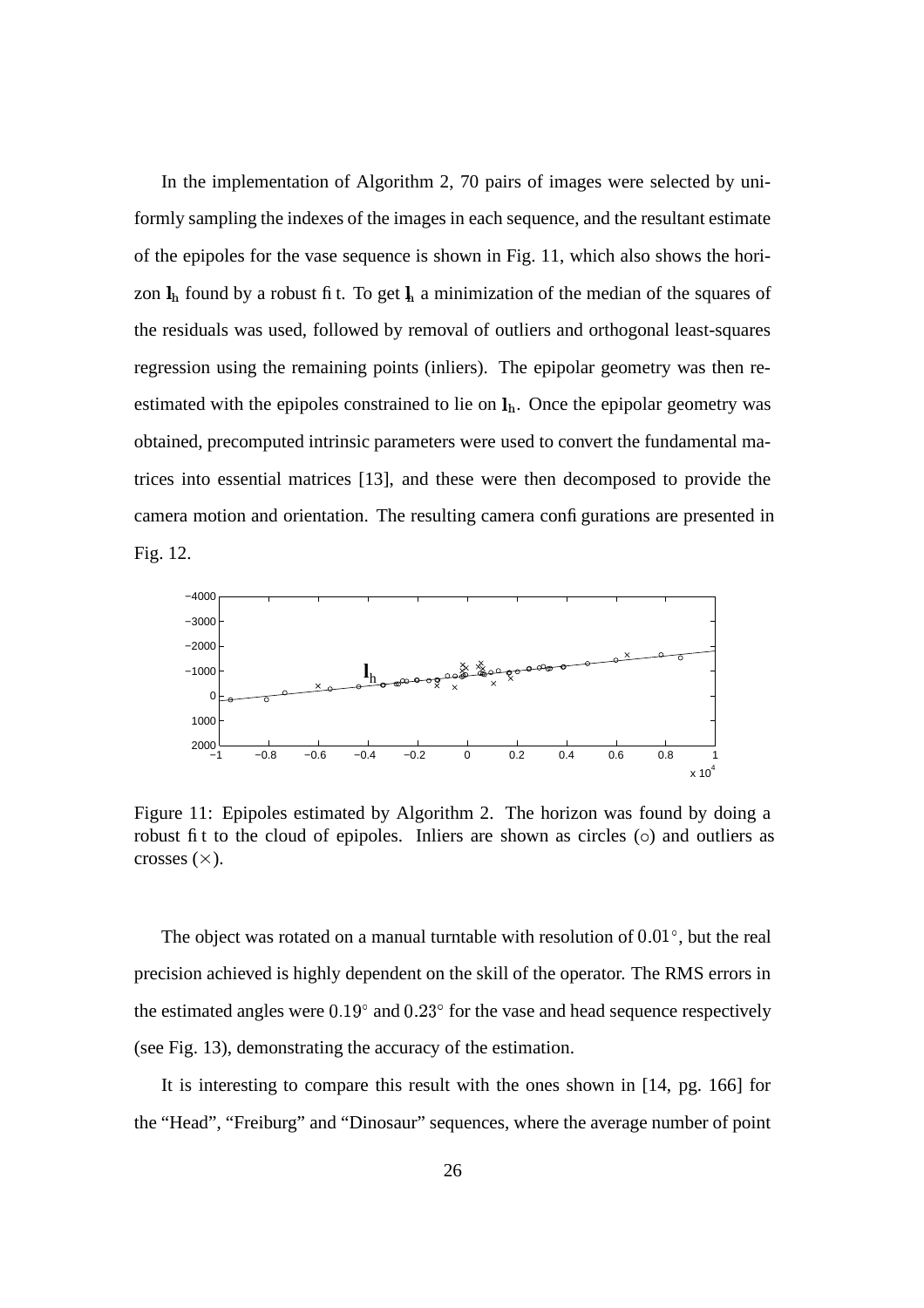

Figure 12: Camera configurations for the vase (left) and head (right) sequences.

matches per image pair varies from 137 to 399, depending on the sequence. It should be stressed that only two epipolar tangents were used for each pair of images in the experiments presented in this paper, with comparable results.

## **6 Reconstruction from Image Profiles**

The algorithm for motion estimation introduced here can be used even when point correspondences can be established. On the other hand, methods as the ones in [35], [14] and [21] cannot deal with situations where profiles are the only available features in the scene. Earlier attempts to solve the problem of reconstruction from image profiles under known motion include [16, 37, 7], and state of the art algorithms can be found in [34, 3, 39]. We use a simple method based on triangulation to reconstruct the model using the estimated motion. Examples using voxel-carving [33, 23] are also shown.

Details of the 3D reconstruction of the objects are shown in Fig. 14, Fig. 15 and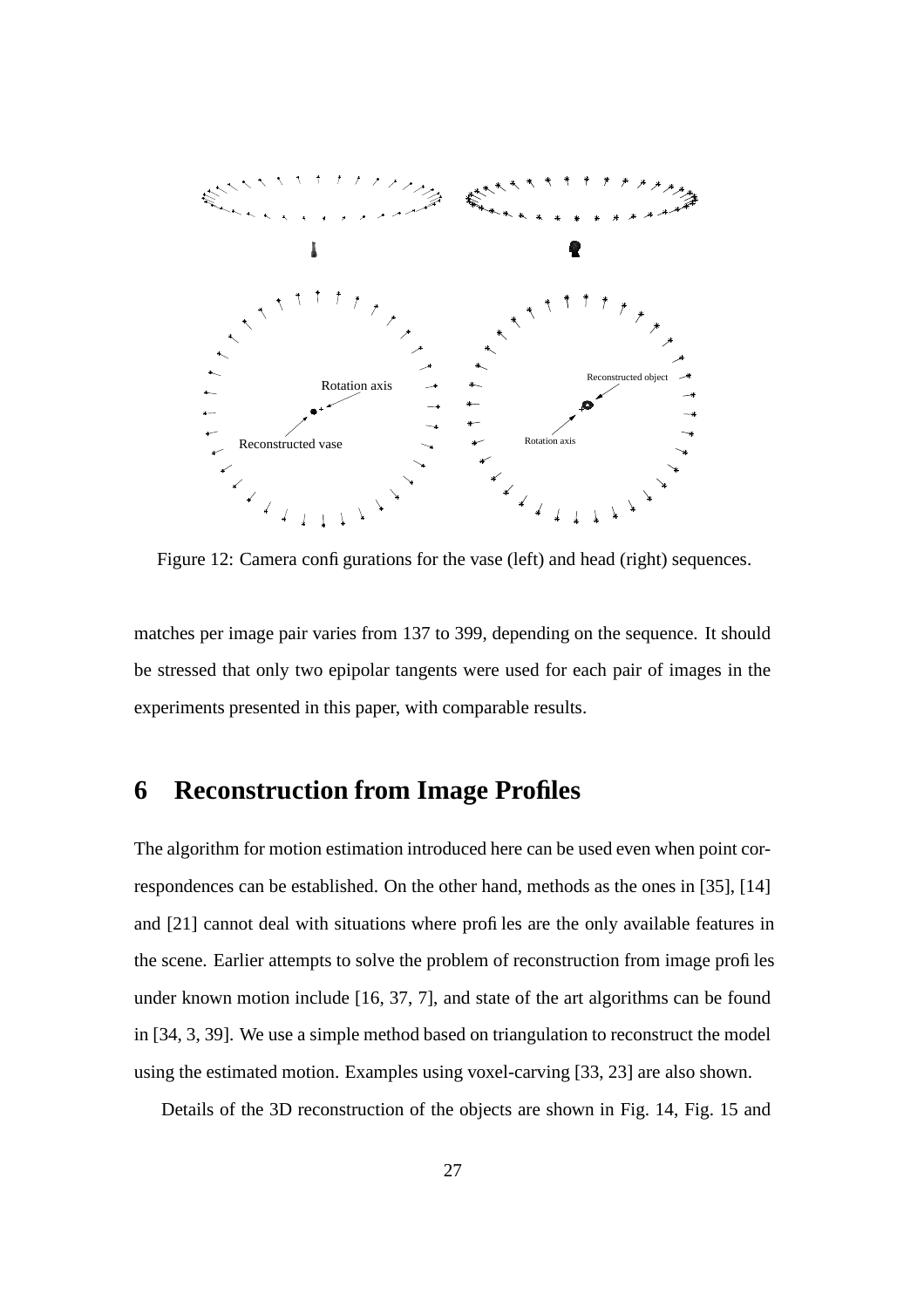

Figure 13: Estimated angles of rotation between successive views for the vase (left) and head (right) sequences, with RMS errors  $0.19^{\circ}$  and  $0.23^{\circ}$ , respectively.

Fig. 16. Although no ground truth is available for a quantitative evaluation, it can be seen that the reconstructions are faithful to the images of the objects. As reported in [7], errors in the camera orientation of a few mrad can render the reconstruction useless, therefore confirming the accuracy of the technique introduced here.

# **7 Summary and Conclusions**

This paper introduced a novel technique for motion estimation from image profiles. It does not make use of expensive search procedures, such as bundle adjustment, although it naturally integrates data from multiple images. The method is mathematically sound, practical and highly accurate. From the motion estimation to the model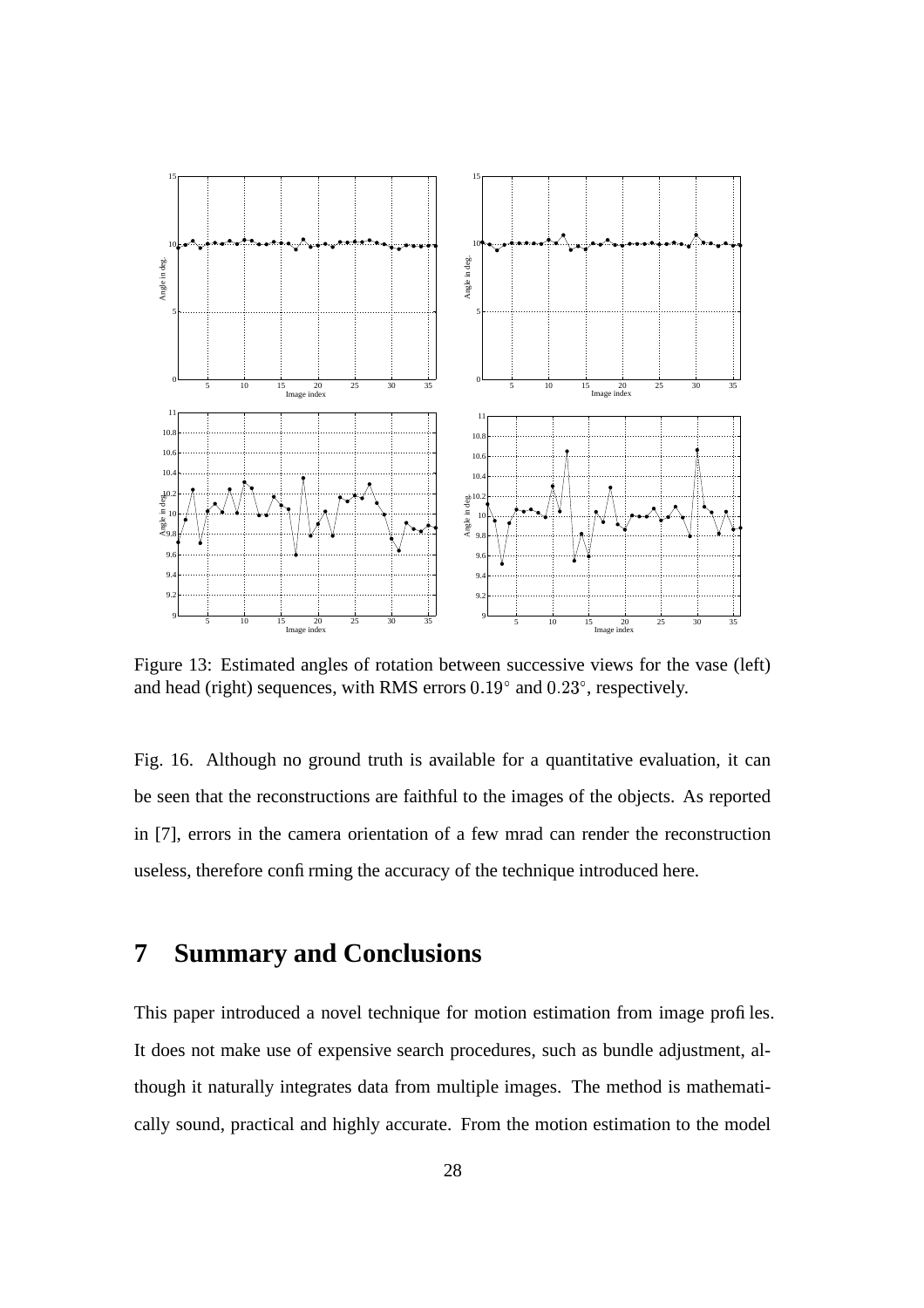

Figure 14: Details of the reconstruction of the vase by triangulating the profiles, using the method described in [39]. The model was built using 1224 triangles.

reconstruction, no point tracking is required and it does not depend on having point correspondences beforehand.

The convergence to local minima, a critical issue in most non-linear optimization problems, is avoided by a divide-and-conquer approach which keeps the size of the problem manageable. Moreover, a search space with lower dimension results in fewer iterations before convergence. The quality of model reconstructed is remarkable, in particular if one considers that only the least possible amount of information has been used. Since then the method has been applied to a large number of sequences, including human heads and sculptures.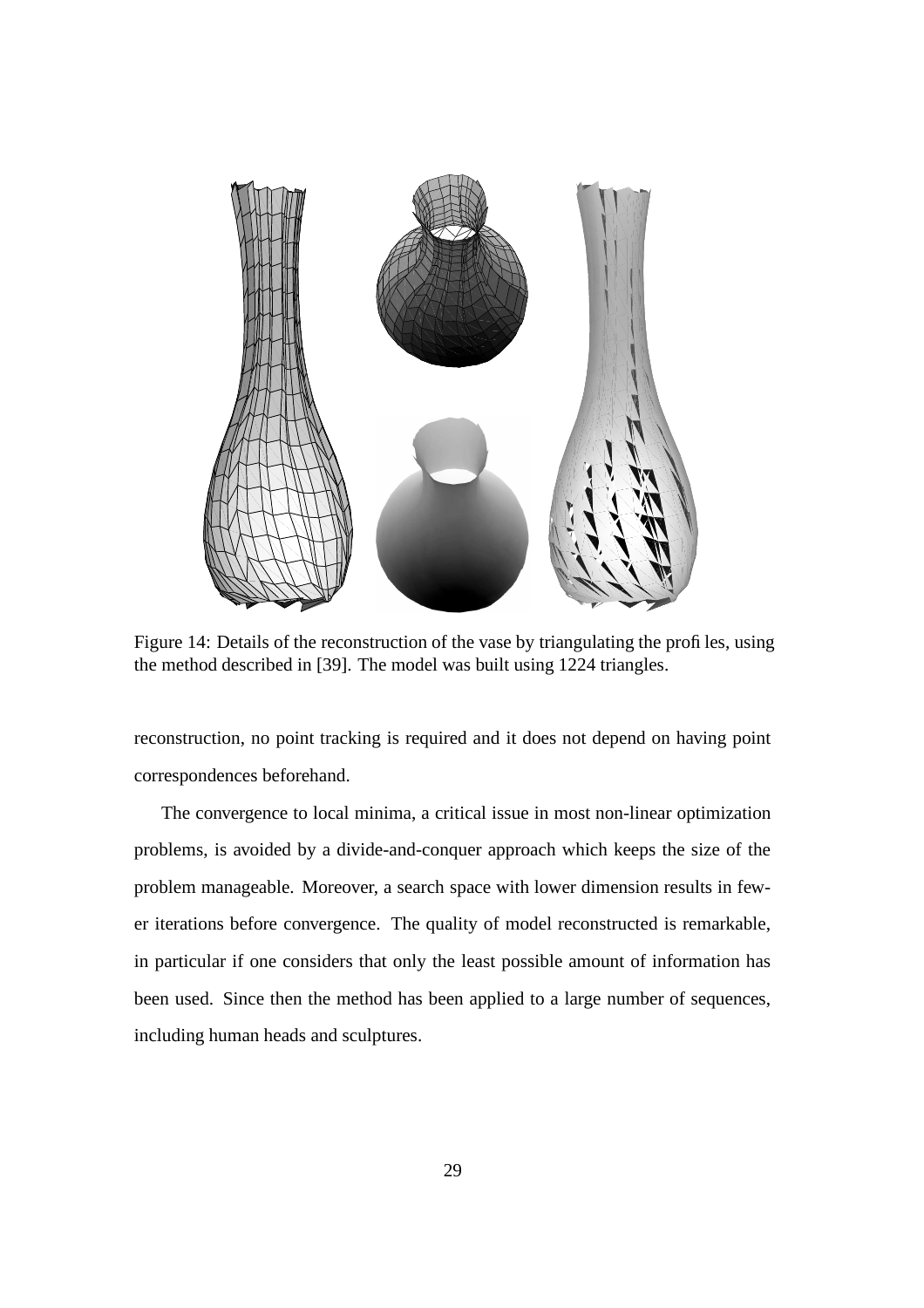

Figure 15: Details of the reconstruction of the vase by voxel carving, using the method described in [33], showing the triangular mesh and texture mapping. The model was built using 23144 triangles.

## **7.1 Future Work**

An interesting problem is the development of an optimal solution for the problem of structure and motion from profiles — so far, there is no equivalent of a bundle adjustment algorithm capable of dealing with profiles. An important step in filling this gap isto develop a model for the effect that image noise has on the detection of profiles, and only when such error model becomes available a *maximum likelihood estimator* for structure and motion from profiles can be developed.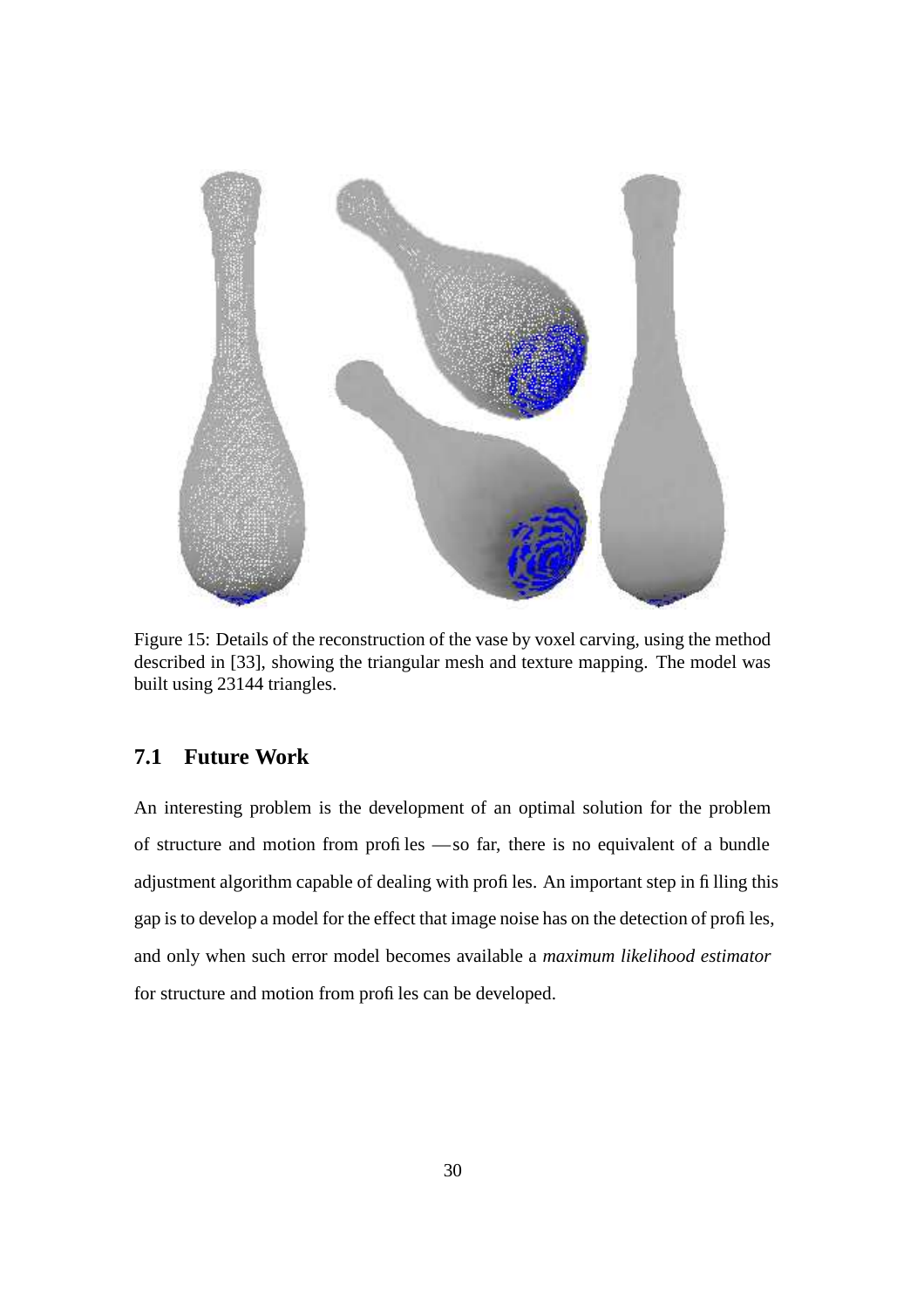

Figure 16: Details of the reconstruction of the head. The top row shows the reconstruction from the triangulation of the profiles, and the bottom row shows the result of voxel-carving. There are 1224 and 73736 triangles in the triangulated and the carved models, respectively.

# **8 Acknowledgements**

Paulo R. S. Mendonça would like to acknowledge the financial support of CAPES, Brazilian Ministry of Education, grant BEX1165/96-8.

# **References**

[1] K. Åström, R. Cipolla, and P. Giblin. Generalised epipolar constraints. *Int. Journal of Computer Vision*, 33(1):51–72, September 1999.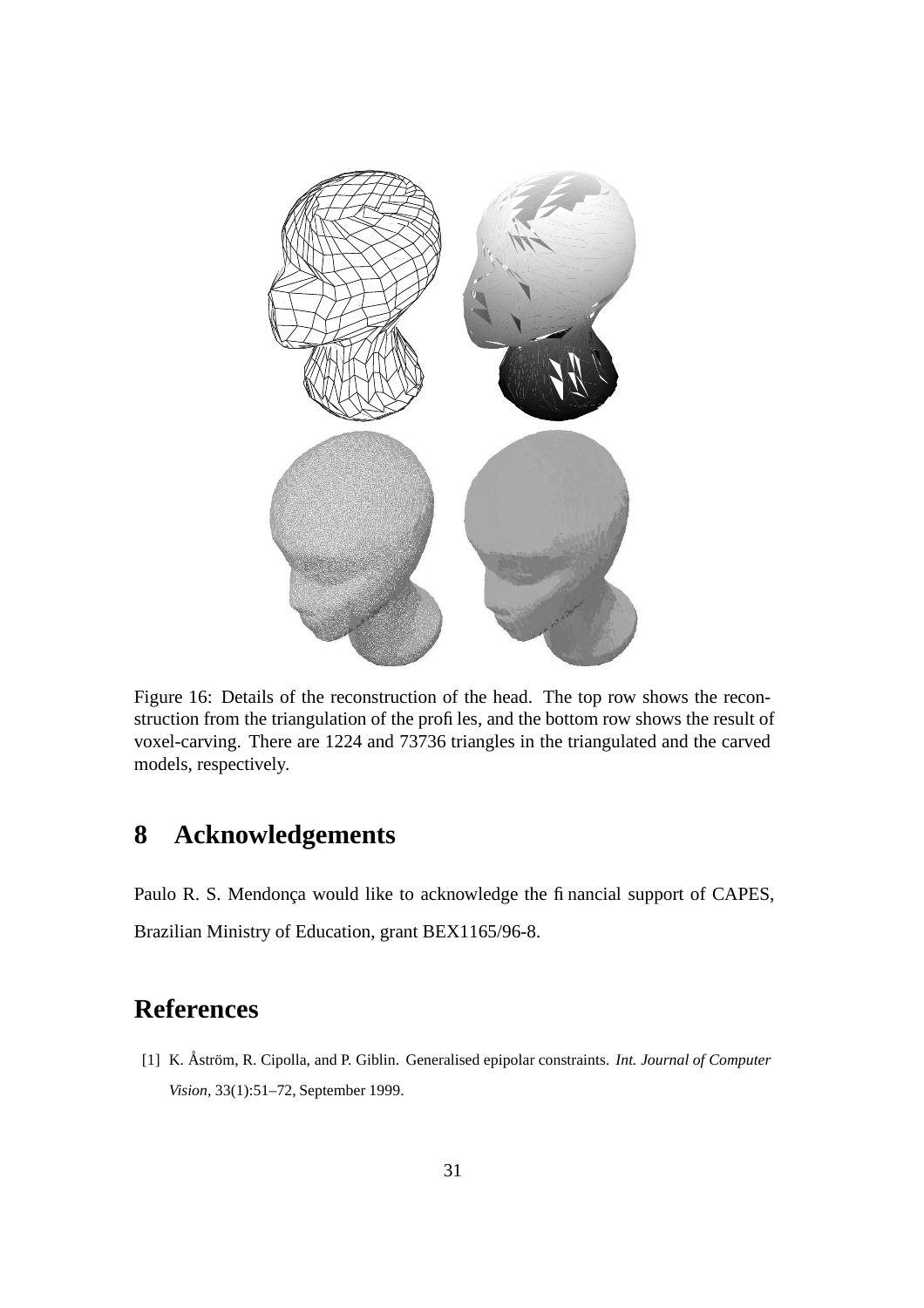- [2] K. Åström, R. Cipolla, and P. J. Giblin. Generalised epipolar constraints. In B. F. Buxton and R. Cipolla, editors, *Proc. 4th European Conf. on Computer Vision*, volume II of *Lecture Notes in Computer Science 1065*, pages 97–108, Cambridge, UK, April 1996. Springer–Verlag.
- [3] E. Boyer and M. O. Berger. 3D surface reconstruction using occluding contours. *Int. Journal of Computer Vision*, 22(3):219–233, March/April 1997.
- [4] J. F. Canny. A computational approach to edge detection. *IEEE Trans. Pattern Analysis and Machine Intell.*, 8(6):679–698, November 1986.
- [5] T. J. Cham and R. Cipolla. Geometric saliency of curve correspondences and grouping of symmetric contours. In B. F. Buxton and R. Cipolla, editors, *Proc. 4th European Conf. on Computer Vision*, volume I of *Lecture Notes in Computer Science 1064*, pages 385–398, Cambridge, UK, April 1996. Springer-Verlag.
- [6] R. Cipolla, K. Aström, and P. J. Giblin. Motion from the frontier of curved surfaces. In *Proc. 5th Int. Conf. on Computer Vision*, pages 269–275, Cambridge, USA, June 1995.
- [7] R. Cipolla and A. Blake. Surface shape from the deformation of apparent contours. *Int. Journal of Computer Vision*, 9(2):83–112, November 1992.
- [8] R. Cipolla and P. J. Giblin. *Visual Motion of Curves and Surfaces*. Cambridge University Press, Cambridge, UK, 1999.
- [9] R. Cipolla, Y. Okamoto, and Y. Kuno. Robust structure from motion using motion parallax. In *Proc. 4th Int. Conf. on Computer Vision*, pages 374–382, Berlim, Germany, May 1993.
- [10] H. S. M. Coxeter. *Introduction to Geometry*. John Wiley and Sons, New York, 2<sup>nd</sup> edition <sup>d</sup> edition, 1969.
- [11] G. Cross, A. Fitzgibbon, and A. Zisserman. Parallax geometry of smooth surfaces in multiple views. In *Proc. 7th Int. Conf. on Computer Vision*, volume I, pages 323–329, Corfu, Greece, September 1999.
- [12] R. W. Curwen, C. V. Stewart, and J. L. Mundy. Recognition of plane projective symmetry. In *Proc. 6th Int. Conf. on Computer Vision*, pages 1115–1122, Bombay, India, January 1996.
- [13] O. D. Faugeras. *Three-Dimensional Computer Vision: a Geometric Viewpoint*. Artificial Intelligence Series. MIT Press, Cambridge, USA, 1993.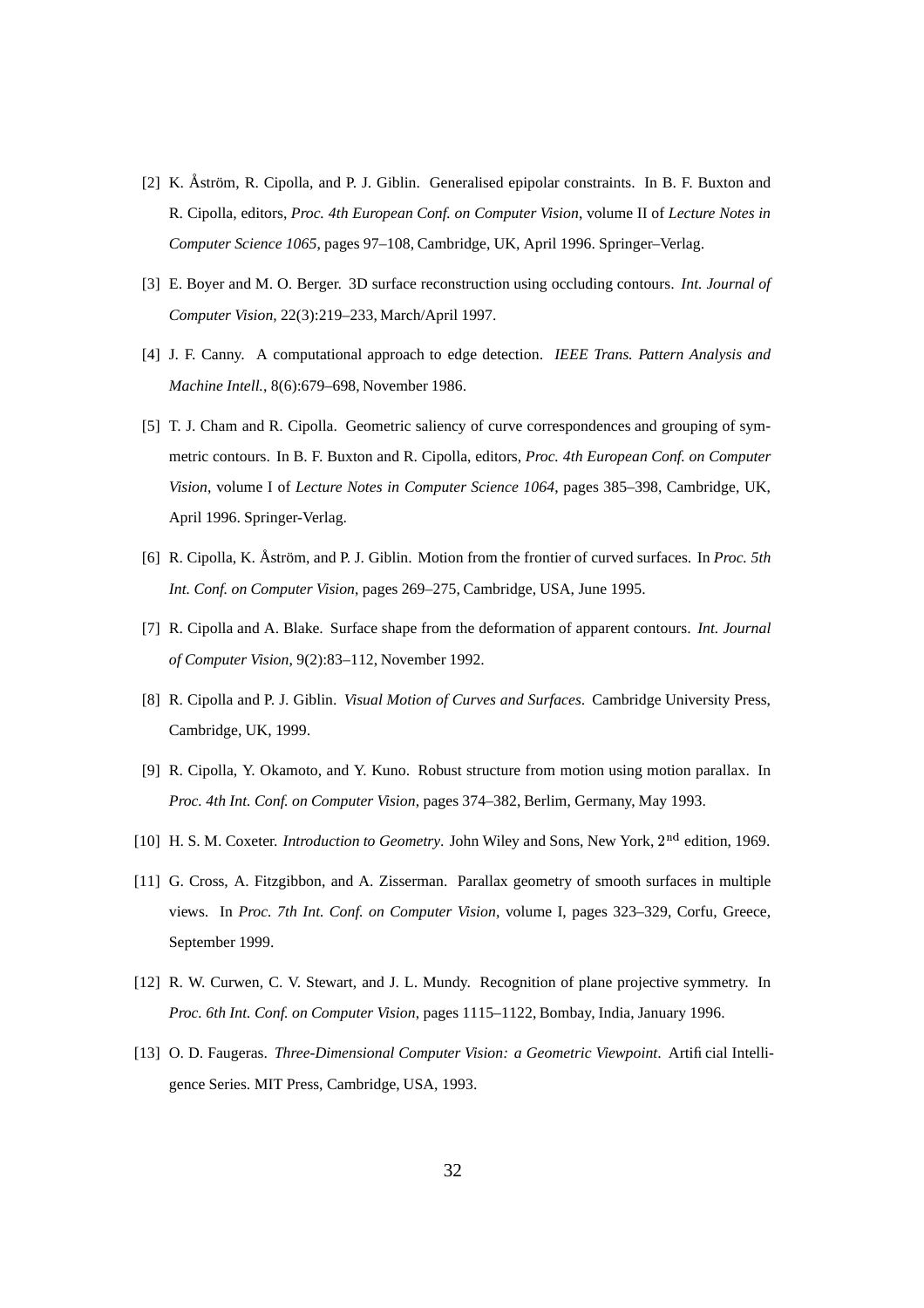- [14] A. W. Fitzgibbon, G. Cross, and A. Zisserman. Automatic 3D model construction for turn-table sequences. In R. Koch and L. Van Gool, editors, *3D Structure from Multiple Images of Large-Scale Environments, European Workshop SMILE'98*, Lecture Notes in Computer Science 1506, pages 155–170, Freiburg, Germany, June 1998. Springer-Verlag.
- [15] P. J. Giblin, F. E. Pollick, and J. E. Rycroft. Recovery of an unknown axis of rotation from the profiles of a rotating surface. *J. Opt. Soc. America A*, 11(7):1976–1984,July 1994.
- [16] P. J. Giblin and R. S. Weiss. Reconstruction of surfaces from profiles. In *Proc. 1st Int. Conf. on Computer Vision*, pages 136–144, London, June 1987.
- [17] P. J. Giblin and R. S. Weiss. Epipolar fields on surfaces. In J.-O. Eklundh, editor, *Proc. 3rd European Conf. on Computer Vision*, volume I of *Lecture Notes in Computer Science 800*, pages 14–23, Stockholm, Sweden, May 1994. Springer-Verlag.
- [18] R. Hartley. Projective reconstruction and invariants from multiple images. *IEEE Trans. Pattern Analysis and Machine Intell.*, 16(10):1036–1041, October 1994.
- [19] T. Joshi, N. Ahuja, and J. Ponce. Structure and motion estimation from dynamic silhouettes under perspective projection. *Int. Journal of Computer Vision*, 31(1):31–50, February 1999.
- [20] T. Kanade and J. R. Kender. Mapping image properties into shape constraints: Skewed symmetry, affine-transformable patterns, and the shape-from-texture paradigm. In J. Beck, B. Hope, and A. Rosenfeld, editors, *Human and Machine Vision*, pages 237–257. Academic Press, New York, 1983.
- [21] R. Koch, M. Pollefeys, and L. Van Gool. Multi viewpoint stereo from uncalibrated video sequences. In H. Burkhardt and B. Neumann, editors, *Proc. 5th European Conf. on Computer Vision*, volume I of *Lecture Notes in Computer Science 1406*, pages 55–71, Freiburg, Germany, June 1998. Springer-Verlag.
- [22] J. J. Koenderink. What does the occluding contour tell us about solid shape? *Perception*, 13:321– 330, 1984.
- [23] K. N. Kutulakos and S. M. Seitz. A theory of shape by space carving. In *Proc. 7th Int. Conf. on Computer Vision*, volume I, pages 307–314, Corfu, Greece, September 1999.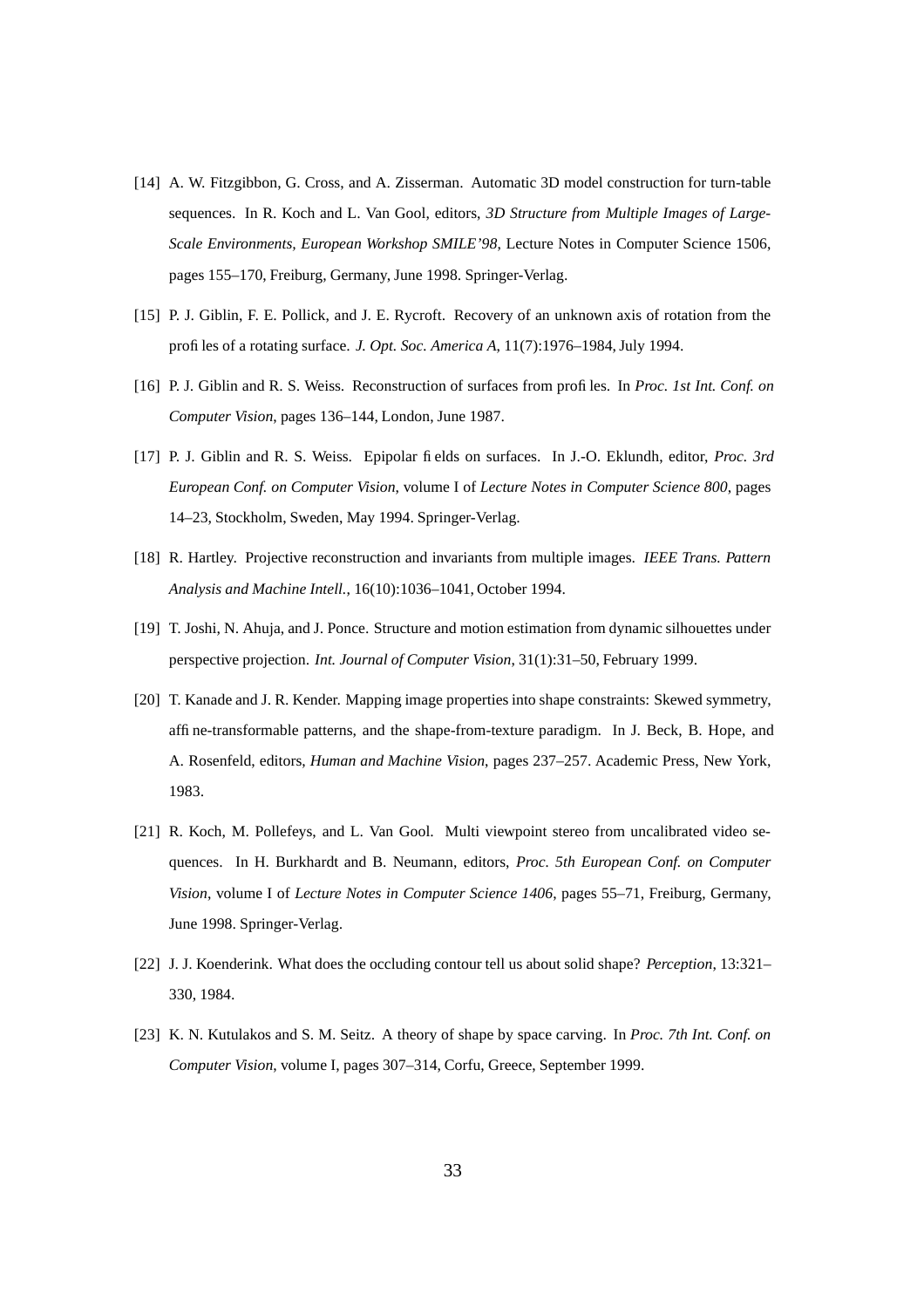- [24] J. Liu, J. Mundy, D. Forsyth, A. Zisserman, and C. Rothwell. Efficient recognition of rotationally symmetric surfaces and straight homogeneous generalized cylinders. In *Proc. Conf. Computer Vision and Pattern Recognition*, pages 123–129, New York, June 1993.
- [25] Q.-T. Luong and O. D. Faugeras. The fundamental matrix: Theory, algorithms, and stability analysis. *Int. Journal of Computer Vision*, 17(1):43–75, January 1996.
- [26] P. R. S. Mendonça, K.-Y. K. Wong, and R. Cipolla. Camera pose estimation and reconstruction from image profiles under circular motion. In David Vernon, editor, *Proc. 6th European Conf. on Computer Vision*, volume II of *Lecture Notes in Computer Science 1842*, pages 864–877, Dublin, Ireland, June/July 2000. Springer–Verlag.
- [27] D. P. Mukherjee, A. Zisserman, and J. M. Brady. Shape from symmetry—detecting and exploiting symmetry in affine images. In *Phil. Trans. Royal Soc. London A*, volume 351, pages 77–106, 1995.
- [28] V. S. Nalwa. Line-drawing interpretation: Bilateral symmetry. *IEEE Trans. Pattern Analysis and Machine Intell.*, 11(10):1117–1120, October 1989.
- [29] J. Porrill and S. B. Pollard. Curve matching and stereo calibration. *Image and Vision Computing*, 9(1):45–50, February 1991.
- [30] J. H. Rieger. Three dimensional motion from fixed points of a deforming profile curve. *Optics Letters*, 11(3):123–125, March 1986.
- [31] J. Sato and R. Cipolla. Affine reconstruction of curved surfaces from uncalibrated views of apparent contours. *IEEE Trans. Pattern Analysis and Machine Intell.*, 21(11):1188–1198, November 1999.
- [32] J. G. Semple and G. T. Kneebone. *Algebraic Projective Geometry*. Oxford Classic Texts in the Physical Sciences. Clarendon Press, Oxford, UK, 1998. Originally published in 1952.
- [33] R. Szeliski. Rapid octree construction from image sequences. *Computer Vision, Graphics and Image Processing*, 58(1):23–32, July 1993.
- [34] R. Szeliski and R. Weiss. Robust shape recovery from occluding contours using a linear smoother. *Int. Journal of Computer Vision*, 28(1):27–44, June 1998.
- [35] C. Tomasi and T. Kanade. Shape and motion from image streams under orthography: A factorization method. *Int. Journal of Computer Vision*, 9(2):137–154, November 1992.